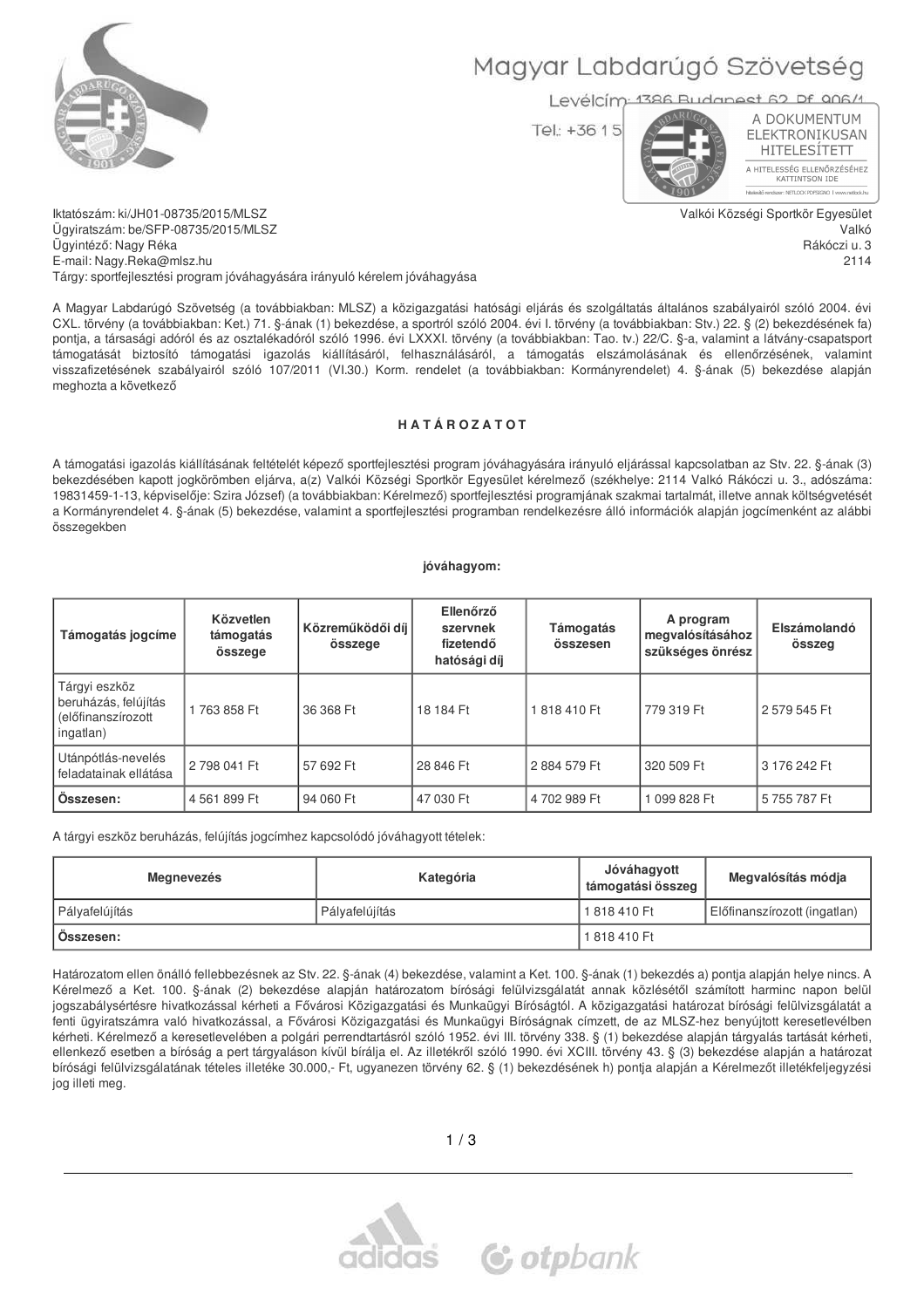

# Magyar Labdarúgó Szövetség Levélcím: 1386 Budapest 62. Pf. 906/1 Tel: +36 1 577 9500 | Fax: +36 1 577 9503

A Kérelmező 25 000 Ft jgazgatási szolgáltatási díjat fizetett meg az MLSZ 10300002-10473718-49020341 számú fizetési számlájára. Az MLSZ-nek egyéb eljárási költség megtérítéséről nem kellett döntenie, mert az eljárás során ilyen költség nem merült fel.

#### **INDOKOLÁS**

A Kormányrendelet 4. §-ának (1) bekezdése értelmében a támogatási igazolás kiállításának előzetes feltétele, hogy a támogatás igénybevételére jogosult szervezet a tervezett támogatással érintett sportfejlesztési programját – több évre szóló sportfejlesztési program esetén évekre lebontva –, annak tervezett megyalósítását megelőzően a jóváhagyást végző szervezet részére jóváhagyás céljából benyújtsa.

A Kérelmező a programját a Kormányrendelet 4. §-ának (1) bekezdésében meghatározott határidőig - 2015.04.30. napján - benyújtotta. A közigazgatási hatósági eljárás 2015.05.01. napján indult meg. Mivel eljárásom során megállapítottam, hogy a benyújtott sportfejlesztési program megfelel a Kormányrendelet 4. §-ának (3) bekezdésben meghatározott vizsgálati szempontoknak, ezért a Kérelmező sportfejlesztési programjának szakmai tartalmát- a 2015/16-os támogatási időszak tekintetében - az MLSZ Elnöksége által elfogadott értékelési elvekben foglaltak figyelembevételével, a rendelkező részben foglaltak szerint hagytam jóvá.

A benyújtott sportfejlesztési program költségtervének tárgyi eszköz jogcímen jóváhagyott projektelemek támogatási összege a megyei igényeknek megfelelő és az MLSZ stratégiai célkitűzéseinek megvalósítását ténylegesen elősegítő fejlesztések figyelembe vételével egyedi elbírálás alapján, szakmai véleményezés után került a rendelkező részben feltüntetett összegben elfogadásra.

A Kérelmező által benyújtott sportfejlesztési program előfinanszírozott tárgyi eszköz beruházás, felújítás jogcímmel kapcsolatban a következő megállapításokat teszem:

· A(z) Karbantartó gép beszerzése megnevezésű projektelem megvalósítását az MLSZ hatósági jogkörében eljárva nem támogatja;

ezért figyelemmel a Tao. tv. 22/C. § (4) bekezdésének c) pontjában meghatározott 70%-os támogatási intenzitásra - a Kérelmező sportfejlesztési programjának előfinanszírozott tárgyi eszköz beruházás, felújítás jogcím alá betervezett költségét 23 798 777 Ft támogatási összeggel 0 Ft összegre csökkentettem.

A Kérelmező által benyújtott sportfejlesztési program előfinanszírozott ingatlan beruházás, felújítás jogcímmel kapcsolatban a következő megállapításokat teszem:

· A(z) edzőpálya felújítás megnevezésű projektelem megvalósítását az MLSZ hatósági jogkörében eljárva nem támogatja;

ezért figyelemmel a Tao. tv. 22/C. § (4) bekezdésének c) pontjában meghatározott 70%-os támogatási intenzitásra – a Kérelmező sportfejlesztési programjának előfinanszírozott ingatlan beruházás, felújítás jogcím alá betervezett költségét 33 818 304 Ft támogatási összeggel 1 818 410 Ft összegre csökkentettem.

Tájékoztatom, hogy a Kormányrendelet 10. §-ának (2) bekezdése alapján - vagy amennyiben a jóváhagyott támogatás költségelemek közötti arányos felhasználására vonatkozó fenti előírás az eredetileg megvalósítani kívánt utánpótlás-nevelési feladatok megvalósítását veszélyeztetné vagy meghiúsítaná, akkor a Kormányrendelet 10. §-ának (3a) bekezdése alapján - a Kérelmező kérelmezheti a jóváhagyott sportfejlesztési programjának módosítását

Az eljárás során megállapítottam, hogy a Kérelmező által benyújtott sportfejlesztési program szakmai tartalma összhangban van az MLSZ labdarúgás stratégiai fejlesztési koncepciójával és értékelési elveivel.

A sportfejlesztési program jóváhagyására irányuló kérelme elbírálásához kapcsolódóan a látvány-csapatsportok támogatásával összefüggő sportfejlesztési program jóváhagyására és a támogatási igazolás kiadására irányuló hatósági eljárásban fizetendő igazgatási szolgáltatási díjról szóló 39/2011. (VI. 30.) NEFMI rendelet 1. § a) pontja és (2) bekezdése alapján a Kérelmezőnek 25 000 Ft igazgatási szolgáltatási díj fizetési kötelezettsége keletkezett, amelyet a rendelkező részben foglaltakkal összhangban teljesített. Az MLSZ-nek egyéb eljárási költség megtérítéséről nem kellett döntenie, mert az eljárás során ilyen költség nem merült fel.

Tájékoztatom, hogy a Kormányrendelet 4. §-ának (11) bekezdése alapján a jelen határozatommal jóváhagyott sportfejlesztési programját, annak költségtervét és a jóváhagyott támogatás összegét a honlapján köteles közzétenni.



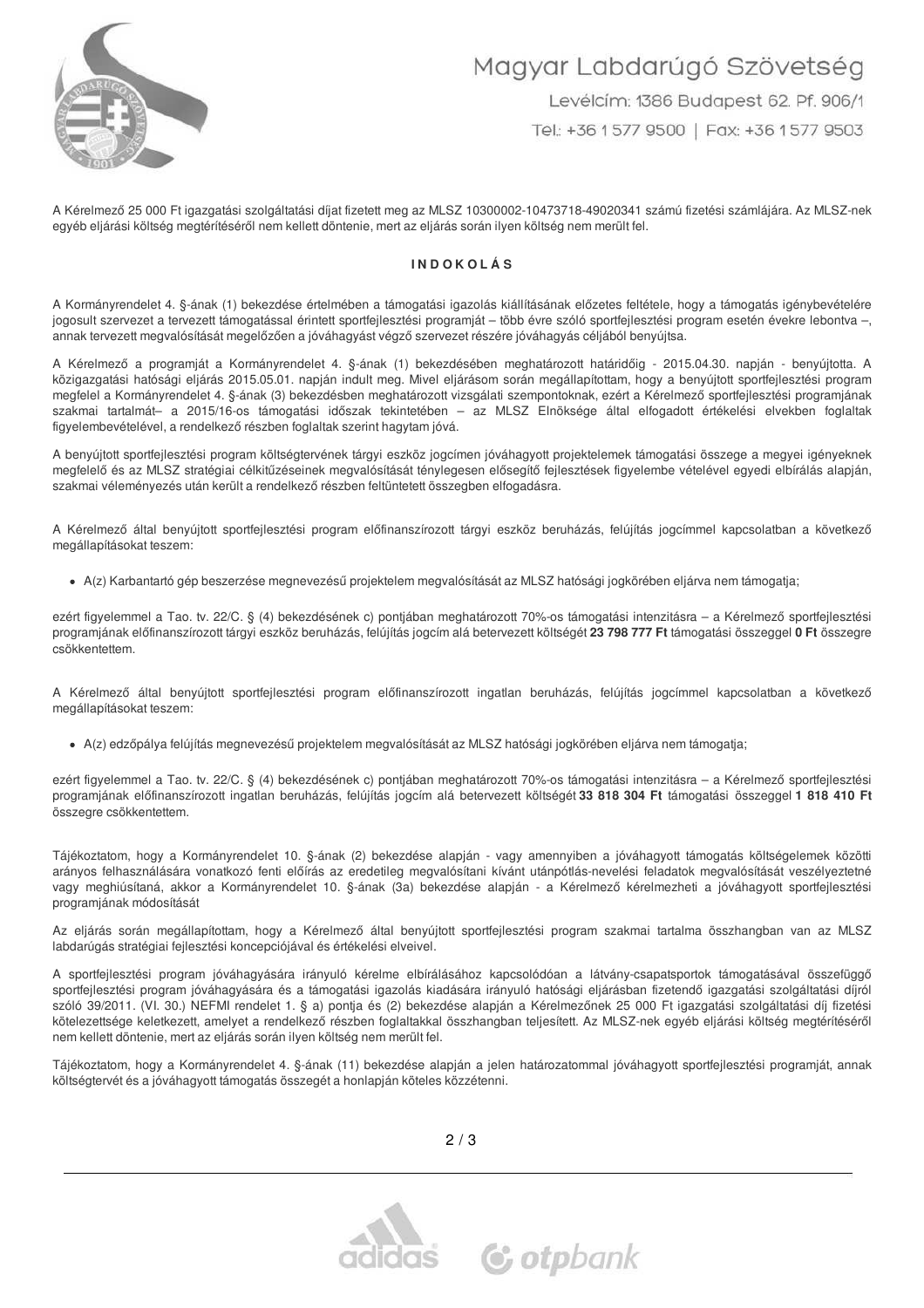

# Magyar Labdarúgó Szövetség Levélcím: 1386 Budapest 62. Pf. 906/1

Tel: +36 1 577 9500 | Fax: +36 1 577 9503

A fentieken túl felhívom a Kérelmező figyelmét arra, hogy a jelen határozatban jóváhagyott támogatási összeg felhasználásának a Kormányrendeletben foglaltak, az MLSZ honlapján megtalálható, az MLSZ Elnöksége által elfogadott értékelési elveivel, valamint Elszámolási Szabályzatban foglaltakkal összhangban kell történnie. A támogatás felhasználásáról történő elszámolást az ellenőrző szervezet, az MLSZ végzi, az elszámolási elvek figyelembe vételével.

Hatáskörömet és illetékességemet az Stv. 22. §-ának (2) bekezdés f) pontja, valamint a Kormányrendelet 2. §-ának (1) bekezdés 2. pontja határozza meg.

Döntésemet a hivatkozott jogszabályhelyek alapján hoztam meg.

Budapest, 2015.10.16.

dr. Vági Márton főtitkár

A határozatot kapják:

1. Valkói Községi Sportkör Egyesület

2. Irattár



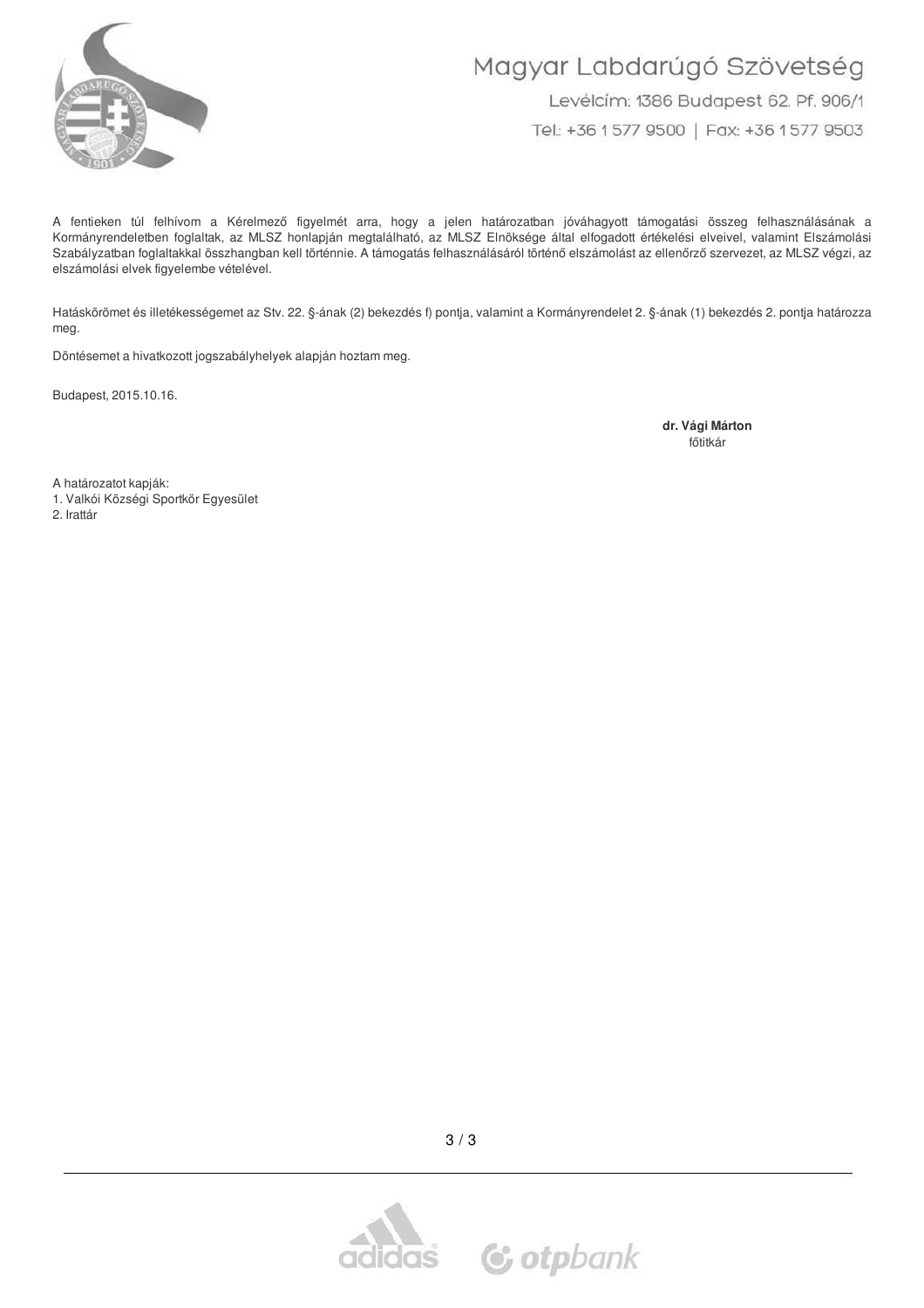| A kérelmező adatai                                                                                              |                                                                |                                                                |                     |
|-----------------------------------------------------------------------------------------------------------------|----------------------------------------------------------------|----------------------------------------------------------------|---------------------|
| A kérelmező szervezet teljes neve<br>A kérelmező szervezet rövidített neve                                      | Valkói Községi Sportkör Egyesület<br>Valkói KSK                |                                                                |                     |
| Gazdálkodási formakód                                                                                           | 521                                                            | Áfa levonásra a pályázatban igényelt<br>költségek tekintetében | Nem jogosult        |
| Tagsági azonosítószám<br>A kérelmező jogállása                                                                  | 1255<br>Amatőr                                                 |                                                                |                     |
| Felnőtt csapat legmagasabb bajnoki osztálya                                                                     | Megyei II. osztály                                             | Férfi futsal csapat bajnoki osztálya                           | <b>Nincs</b>        |
| Női felnőtt csapat legmagasabb bajnoki osztálya<br>Utánpótlás típusa<br>Adószám<br>Bankszámlaszám               | <b>Nincs</b><br>Egyéb UP<br>19831459-1-13<br>11742049-20132008 | Női futsal csapat bajnoki osztálya                             | <b>Nincs</b>        |
| A kérelmező szervezet székhelye                                                                                 |                                                                |                                                                |                     |
| Irányítószám                                                                                                    | 2114                                                           | Helység                                                        | Valkó               |
| Út / utca                                                                                                       | Rákóczi u.                                                     | Házszám                                                        | 3                   |
| A kérelmező szervezet levelezési címe                                                                           |                                                                |                                                                |                     |
| A levelezési cím megegyezik a székhely címével                                                                  | ⊠                                                              |                                                                |                     |
| Irányítószám                                                                                                    | 2114                                                           | Helység                                                        | Valkó               |
| Út / utca                                                                                                       | Rákóczi u.                                                     | Házszám                                                        | 3                   |
| Telefon                                                                                                         | +36 28 483 443                                                 | Fax                                                            | +36 28 483 443      |
| Honlap                                                                                                          | http://www.valko-ksk.tk/                                       | E-mail cím                                                     | titikarsag@valko.hu |
| A képviselő adatai                                                                                              |                                                                |                                                                |                     |
| A kérelmező hivatalos képviselőjének neve<br>A kérelmező hivatalos képviselőjének beosztása<br>Mobiltelefonszám | Szira József<br>elnök<br>+36 70 317 22 25                      | E-mail cím                                                     | titikarsag@valko.hu |

| $\,$ - A Kerelmezo reszeről kilelőlt kapcsolattartok adatai $\,$ |                  |                              |  |  |  |  |
|------------------------------------------------------------------|------------------|------------------------------|--|--|--|--|
| Kapcsolattartó neve<br>Mobiltelefonszám                          |                  | E-mail cim                   |  |  |  |  |
| Sziráki Szilárd                                                  | +36 30 944 84 48 | polgarmestervalko@invitel.hu |  |  |  |  |

A kérelmező szervezet milyen kapcsolatban/együttműködésben van más sportszervezettel, az öt látvány-csapatsport területén működő<br>közhasznú alapítvánnyal, vagy oktatási intézménnyel, amellyel közös kérelmet kíván benyújtani

Hivatalos név

Székhely

Kapcsolat/együttműködés célja, formája

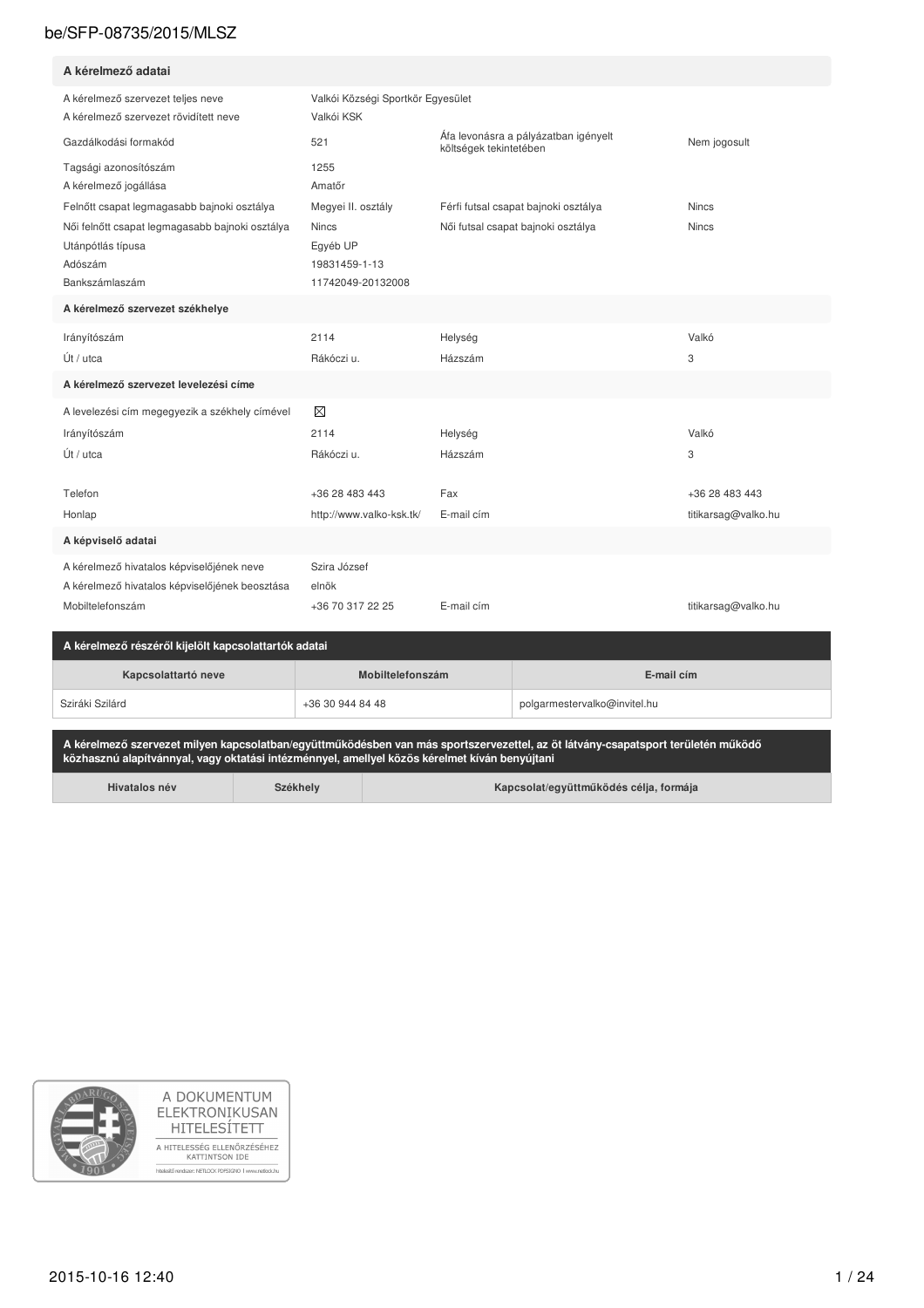## Vagyoni helyzet, igényelt támogatás összevont bemutatása

| A kérelmező 2013/14 évi gazdálkodásának és a 2015. év tervadatainak főbb mutatói: (Millió forint értékben)<br>Ha valamely érték üres, kérjük írjon be 0-át. |           |        |          |  |  |  |
|-------------------------------------------------------------------------------------------------------------------------------------------------------------|-----------|--------|----------|--|--|--|
| <b>Bevétel</b>                                                                                                                                              | 2013      | 2014   | 2015     |  |  |  |
| Önkormányzati támogatás                                                                                                                                     | 3 MFt     | 5 MFt  | 5 MFt    |  |  |  |
| Allami támogatás                                                                                                                                            | 0 MFt     | 0 MFt  | 0 MFt    |  |  |  |
| Saját bevétel (pl.: tagdíj, jegybevétel)                                                                                                                    | 1 MFt     | 3 MFt  | 3 MFt    |  |  |  |
| Látvány-csapatsport támogatásból származó bevétel                                                                                                           | 1.231 MFt | 13 MFt | 60,5 MFt |  |  |  |
| Egyéb támogatás                                                                                                                                             | 0 MFt     | 0 MFt  | 11 MFt   |  |  |  |
| Összesen                                                                                                                                                    | 5.231 MFt | 21 MFt | 79,5 MFt |  |  |  |

| Kiadások alakulása az egyes évadokban    |           |          |          |  |  |  |
|------------------------------------------|-----------|----------|----------|--|--|--|
| Kiadás                                   | 2013      | 2014     | 2015     |  |  |  |
| Személyi (bér és bérjellegű + járulékai) | 0 MFt     | 0 MFt    | 0 MFt    |  |  |  |
| Működési költségek (rezsi)               | $0.5$ MFt | 0.7 MFt  | 1 MFt    |  |  |  |
| Anyagköltség                             | 8 MFt     | 13 MFt   | 70 MFt   |  |  |  |
| Igénybe vett szolgáltatás                | 2,5 MFt   | 3 MFt    | 5 MFt    |  |  |  |
| Egyéb, máshova nem sorolható kiadások    | 7 MFt     | 5 MFt    | 3,5 MFt  |  |  |  |
| Összesen                                 | 18 MFt    | 21,7 MFt | 79,5 MFt |  |  |  |

| Egyéb tájékoztató jellegű adatok |           |           |        |  |  |  |
|----------------------------------|-----------|-----------|--------|--|--|--|
| <b>Kiadás</b>                    | 2013      | 2014      | 2015   |  |  |  |
| Utánpótlásra fordított összeg    | 10 MFt    | 12 MFt    | 40 MFt |  |  |  |
| Működési költségek (rezsi)       | $0.5$ MFt | $0.7$ MFt | 1 MFt  |  |  |  |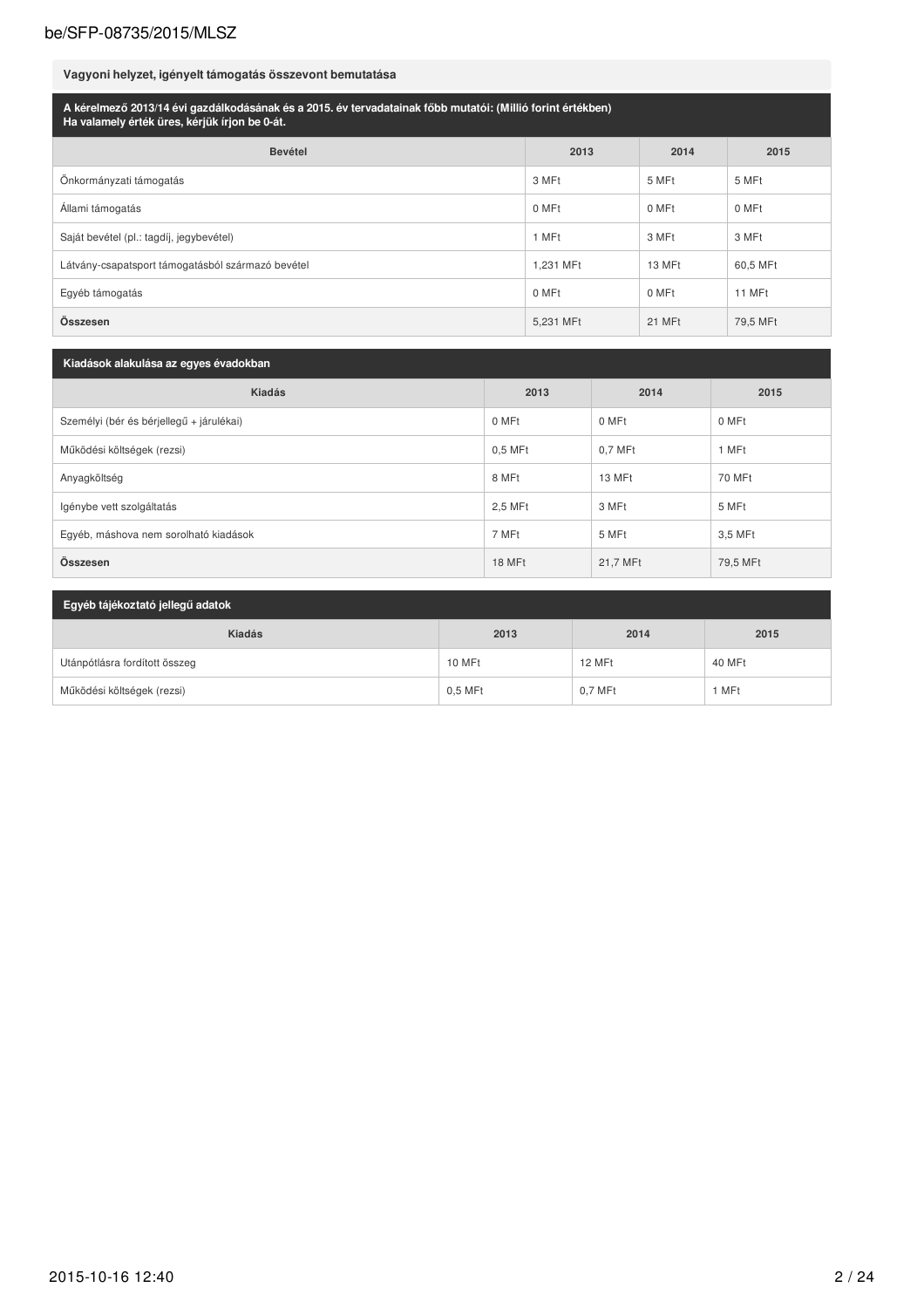## Mely jogcímekre adja be a kérelmet?

| Kérjük a "Beadás" oszlopban jelölje be, hogy mely jogcímekre adja be kérelmét. |               |                  |              |  |  |  |  |
|--------------------------------------------------------------------------------|---------------|------------------|--------------|--|--|--|--|
| Jogcím                                                                         | <b>Beadás</b> | Teljes támogatás | Közreműködői |  |  |  |  |
| Személyi jellegű ráfordítások                                                  | L             | 0 Ft             | 0 Ft         |  |  |  |  |
| Tárgyi eszköz beruházás, felújítás<br>Előfinanszírozott (nem ingatlan)         | Г             | 0 Ft             | 0 Ft         |  |  |  |  |
| Tárgyi eszköz beruházás, felújítás<br>Előfinanszírozott (ingatlan)             | ⊠             | 1818410 Ft       | 36 368 Ft    |  |  |  |  |
| Tárgyi eszköz beruházás, felújítás<br>Utófinanszírozott                        | Г             | 0 Ft             | 0 Ft         |  |  |  |  |
| Utánpótlás-nevelés feladatainak támogatás                                      | $\boxtimes$   | 2884 579 Ft      | 57 692 Ft    |  |  |  |  |
| Általános képzés                                                               | L             | 0 Ft             | 0 Ft         |  |  |  |  |
| Szakképzés                                                                     | Г             | 0 Ft             | 0 Ft         |  |  |  |  |
| Közreműködői díj                                                               | ⊠             |                  |              |  |  |  |  |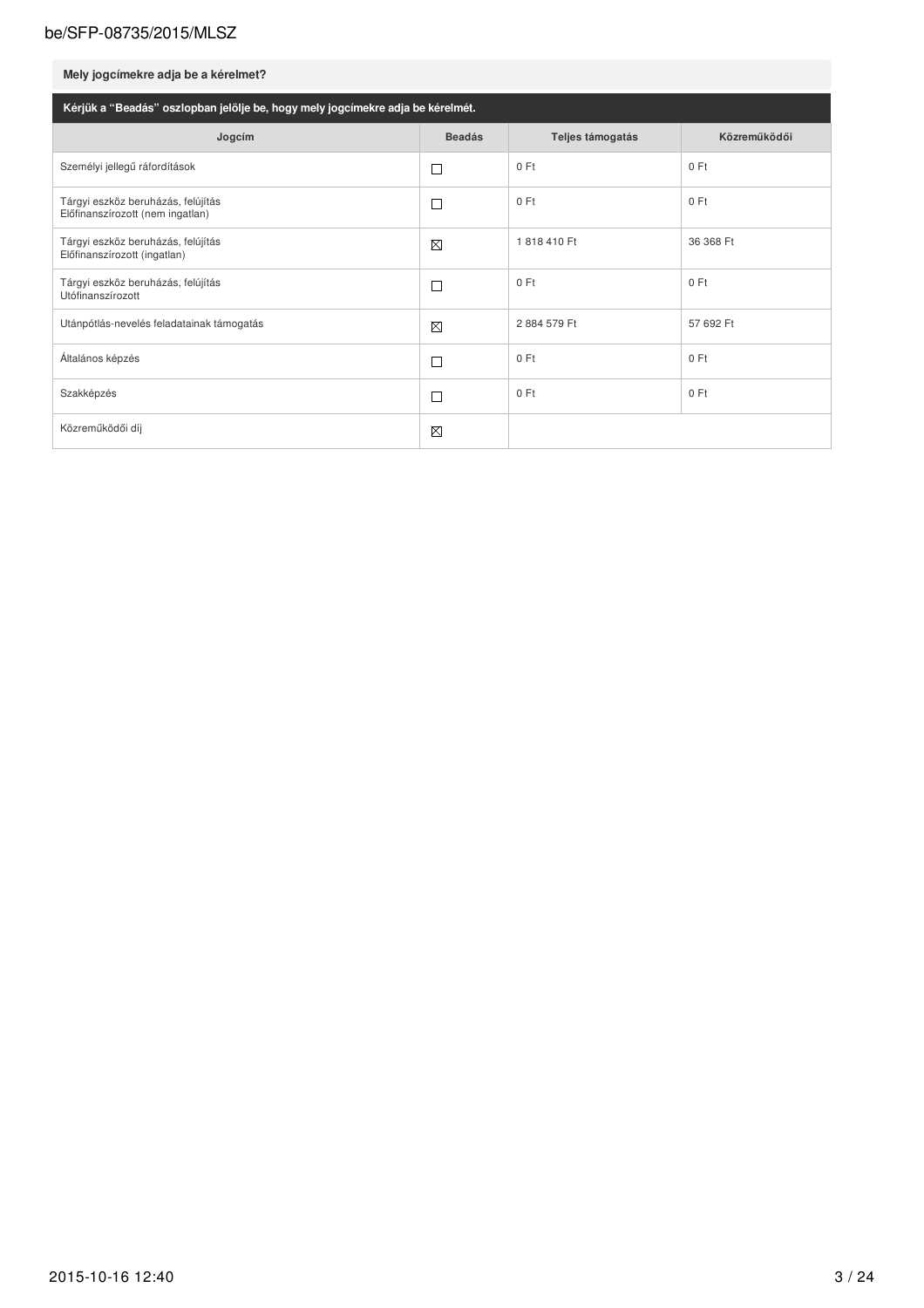Ismertesse a kérelmező szervezet 2015/16-os támogatási időszakra vonatkozó sportfejlesztési programját az alábbi bontásban:

#### Helyzetelemzés, létesítmény feltételek, valamint a sportszervezet jelenlegi helyzetének bemutatása

A labdarúgó pálya Valkó centrumától délre található, természetes domboldalból (emelkedőből) kialakítva. A sportépület a telek keleti részén helyezkedik el. Az épület r about a rank variable pays zerű téglalap formájú, földszintes, alápincézetlen épület. Az épület nagában foglalja a mérkőzések lebonyolításához szükséges helységeket:<br>Csapatöltözők, vizesblokkok, bírói öltöző, nyilvános v korszerűsítése a támogatás késedelmes utalása miatt a sportfejlesztési program hosszabbításával 2015. második felére készülhet el. Az elindult fejlesztések átgondolt, lépésről lépésre tudatos tervezés alapján történik. A sport klub mind az önkormányzati, mind a civil oldali támogatottságot maximálisan élvezi. A sport klub az elmúlt időszakban a legdinamikusabban fejlődő szerveződése volt a településnek, mindenki nagy örömére. Sporteseményeivel sok embernek ad kellemes időtöltést és egyre többen válasszák a mozgás örömét is a klub környezetben. Az élőfüves nagypálya felújítása 2014-ben befejeződött. A hozzá tartozó öntözőrendszer kiépítése szintén megvalósult 2015-ben. Ezen a pályán a továbbiakban rendszeres edzéseket nem szeretnénk tartani, annak megóvása miatt. Két csapattal, összesen 26 fővel tervezzük bővíteni a versenyrendszerbe edzéslehetőséget biztosítani. Ezen okok miatt szükséges a rossz állapotban lévő edzőpályánk olyan módon való felújítása, mely hosszú távra biztosítja az edzések<br>edzéslehetőséget biztosítani. Ezen okok miatt szükséges a ros euzsielnelben kalonaam. Lzen okon matu szákséges a 10ssz alapoluan levő euzopagaik olyan modoni való lellytatát minden korosztály számára, aki euzsen lételtés a tartottak az eurosztály számára, aki a portolás<br>1999-ban a ta ezen tanulókat segíthetik a közösségi életbe való bekapcsolódásban, a sport gyakorlásában, az egészséges életmód erősítésében.

#### Ingatlan beruházás esetén annak indokoltsága, célja és szakmai tartalma és megvalósulásának ütemezése

Az előminősített pályázati lehetőség támogatottságával az öltöző felújítás a támogatás megérkezésének elhúzódása miatt 2015-ös év második felében valósulhat meg. További beruházások, fejlesztések tekintetében az alábbiakat kívánjuk megvalósítani 2015/16-ban: - Edzőpálya felújítása, rekonstrukciója: A nagypálya felújítása 2014-ben elkészült. Ezen a pályán a továbbiakban állandó edzéseket nem szeretnénk tartani, annak megóvása miatt. Ezért szükséges a rossz állapotban lévő edzőpálvánk olvan módon való felújítása, mely hosszú távra biztosítia az edzések folvtatását minden korosztály számára, akár a késő esti órákban is, or veren men andere andere men andere men andere men andere men andere men andere men andere men andere men an<br>«Bethelm and the state of the state of the state of the state of the state of the state of the state of the sta pályaépítés után közvetlen. Ezen munkálatokhoz speciális géppark és szakértelem szükséges, amit csak a piacról tudunk beszerezni és elvégeztetni, a sportpályák nagyobb élettartama céljából. - pályakarbantartó gép A versenypálya kommunális-pályakarbantartó munkáihoz szükség van egy pályafenntartó gépre és az ahhoz kapcsolódó adapterekre, kiegészítőkre, amely a hosszú távú minőségi fenntartás elengedhetetlen alapja. A gép és a kiegészítők vásárlásával a pályák megfelelő minőségének, valamint a karbantartás professzionálisabb elérése a cél.

#### A projekt időtartama, ill. a projekt-tevékenységek ütemterve

A 2015/16 évad megvalósítandó feladatai közül az utánpótlás-nevelés ellátását szolgáló beszerzések és szolgáltatások igénybevétele a szükségletekhez igazodva folyamatosan történik. Az edzőpálya felújítás beruházás tervezett megvalósítási határideje 2015. november. A pályakarbantartásra alkalmas gép beszerzése 2016. április. Az agrotechnikai karbantartás folyamatosan valósul meg

#### A sportfejlesztési program szakszövetségi stratégiához való viszonyának részletezése, valamint a korábban beadott sportfejlesztési program és a jelen sportfejlesztési program közti kapcsolat bemutatása (amennyiben van)

Fejlesztési programjaink az évek során egymásra épülnek, melyek maximálisan igazodnak és összhangban vannak a szakszövetségi célkitűzésekkel. A sportpályánk<br>infrastruktúrájának fejlesztése, öltözök és a hozzá kapcsolódó he information of the contract of the contract of the contract of the contract of the contract of the contract of the contract of the contract of the contract of the contract of the contract of the contract of the contract of amatőr sportban egyaránt. A koncepcionált fejlesztési stratégiánk, programunk jól illeszkedik a szakszövetség stratégiáihoz. A tervezett fejlesztések is ezt a célt szolgálják. A tudatos tervezés alapján a korábban beadott koncepciók elvégzésével és a folyamatban lévő projektek befejezésével a fejlődést tovább kell folytatni mivel igen erős helyi társadalmi igény van rá. A jelen programunkban leírt fejlesztési elemek elengedhetetlen fontosságúak a jövőre nézve, illetve a fejlődés ütemét tekintve. A jól megalapozott projektekre ráépítve lehet még jobbá és hatékonyabbá tenni a sport és mozgáskultúra erősítését, népszerűsítését. Az általunk megvalósítandó célok nem csak a helyi, hanem a környező településeknek és azok sport egyesületeinek is fontos, hiszen pl. műfüves pálya közelükben nincsen, leszámítva a városi pályákat. A beruházás több egyesületnek is biztos megoldást teremthetne a téli és egyéb az időjárási viszontagságok általi nehézségek leküzdésében. A fejlesztés által egy mikro-térség sportközösségi vágya és igénye is orvosolva lenne.

#### A sportfejlesztési program lehetséges társadalmi és gazdasági hatásai (különös tekintettel azok időbeni realizálódására), a várt előnyök és a figyelembe veendő kockázatok megjelölése

A versenypálya felújítási terve, kerítéssel való elhatárolása már régóta teendőink közé tartozott. Korábban forrás hiányában csupán társadalmi munkában elvégezhető állagmegóvási munkákat tudtunk elvégezni. Meggyőződésünk szerint a mai igényeknek megfelelő környezet biztosításával lehet csak életben tartani a<br>helyi sportot, a labdarúgást. A beruházást 2014-ben elvégeztük. eltekintve a lakosság számára is, valamint a helyi tornák és civil szerveződések szabadtéri programiainak megyalósításához egyaránt. Az eddig kitűzött és elért fejlesztések fontosak voltak a klub és a teleülés életében egyaránt. A most kitűzött célok korszakalkotók és stratégiailag rendkívül fontosak. A település sportfejlesztési koncepciójával összhangban mérföldkő lehet a fent említett fejlesztések megvalósítása, melytől a helyi labdarúgó élet és a szabadidő hasznos és egészséges eltöltése fellendülhet településünkön. Nem utolsó sorban a településünkön nagy számban élő hátrányos helyzetű gyermekek számára szeretnénk méltó környezetet teremteni a közösségben eltöltött idő helyszínéül. A műfüves edzőpálya fontossága, gazdasági és egyéb hatásai, előnyök: - A megtervezett és a helyi specialitásból adódó terület elhelyezkedése, mérete alapján jelen felújítás nem illeszthető bele más programba, ezért ebben a tao programban kívánjuk elindítani annak kivitelezését. - A méreten túl fontos, hogy anyagilag (gazdaságilag), mind a kivitelezés összköltségét nézve, mind pedig az önrész vállalását tekintve sokkal<br>mérsékeltebb, kedvezőbb a jelen konstrukció a célok elérését tek ldőtálló, hosszútávú fejlesztés. - Jelen konstrukcióhoz a vállalkozók és a támogatók is könnyebben és nagyobb hajlandóságot mutatva tudnak forrást és élőmunkát biztosítani. - A környékünkön lévő kistelepülések egyikén sincsen műfüves edzőpálya, ez lehetne az első, amit nem csak a helyiek, hanem a környező települések e lakói és sportolói is örömmel használhatnának. - a pálya korszerűségéből adódóan a sérülésveszély a lehető legminimálisabbra csökkenne. - alkalmas a felnőtt és<br>utánpótláskorú játékosok időjárástól és fényviszonyoktól füg kialakításra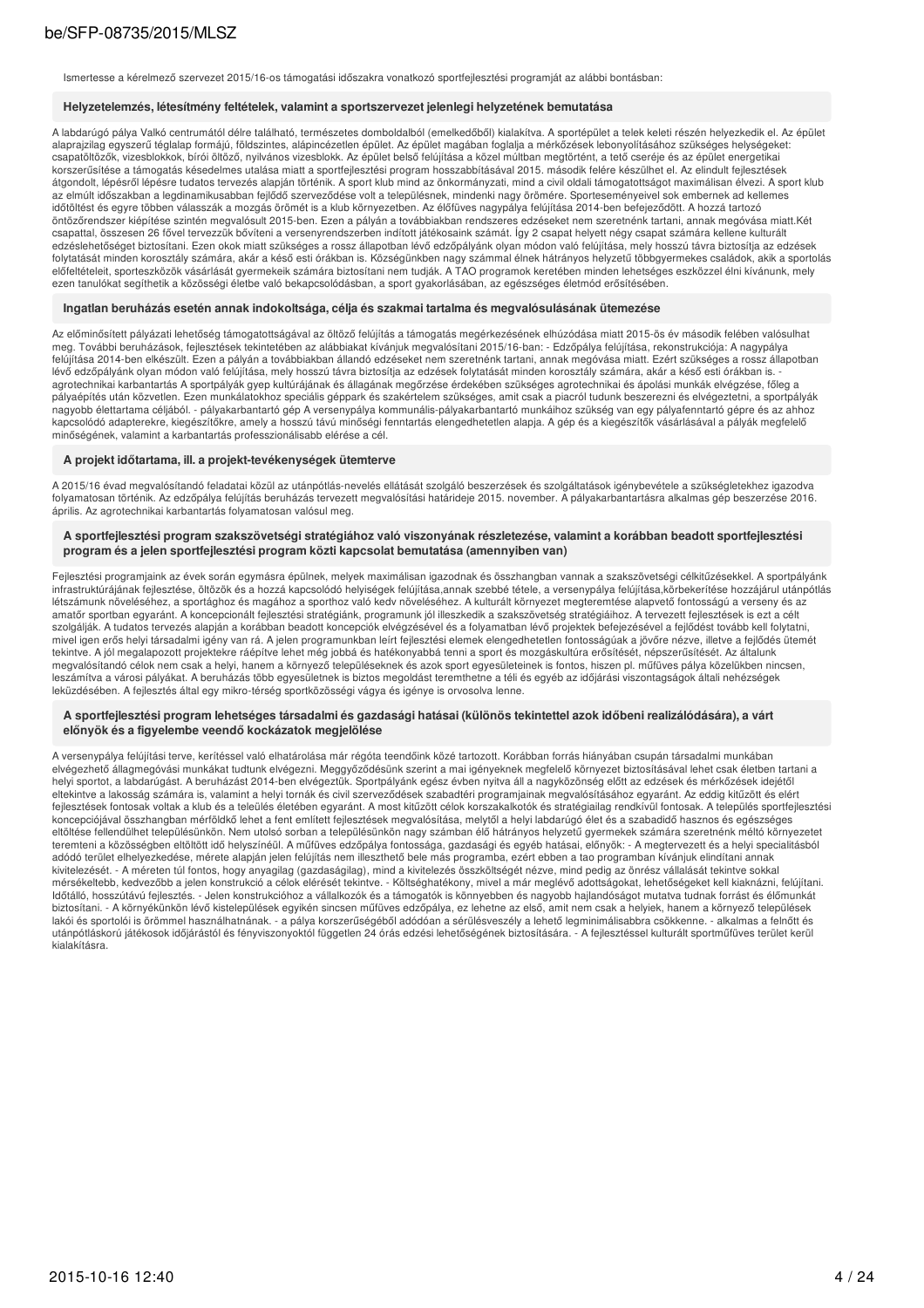| Személyi jellegű ráfordítások                |           |               |                 |                       |              |                                  |                                  |                                         |
|----------------------------------------------|-----------|---------------|-----------------|-----------------------|--------------|----------------------------------|----------------------------------|-----------------------------------------|
| 2015/16 évad - Személyi jellegű ráfordítások |           |               |                 |                       |              |                                  |                                  |                                         |
| Támogatott munkakör(ök)<br>megnevezése       | Kategória | Képesíté<br>S | Adózás<br>módja | Havi<br>munka-<br>óra | Kif.<br>hó   | <b>Bruttó</b><br>juttatás (Ft/hó | Munkáltatói<br>járulékok (Ft/hó) | Évadra jutó ráfordítás<br>összesen (Ft) |
|                                              |           |               |                 | $\mathbf 0$           | $\mathbf{0}$ | 0 Ft                             | 0 Ft                             | 0 Ft                                    |

| 2015/16 évad - Tervezett összes személyi költség alakulása |                      |                  |                       |             |                     |                        |
|------------------------------------------------------------|----------------------|------------------|-----------------------|-------------|---------------------|------------------------|
| Közvetlen támogatás                                        | Ell. szerv. fiz. díj | Közreműködői díi | Teljes támogatás (Ft) | Önrész (Ft) | Elszámolandó összeg | Telies ráfordítás (Ft) |
| 0 Ft                                                       | 0 Ft                 | $0$ Ft           | 0 Ft                  | 0 Ft        | 0 Ft                | 0 Ft                   |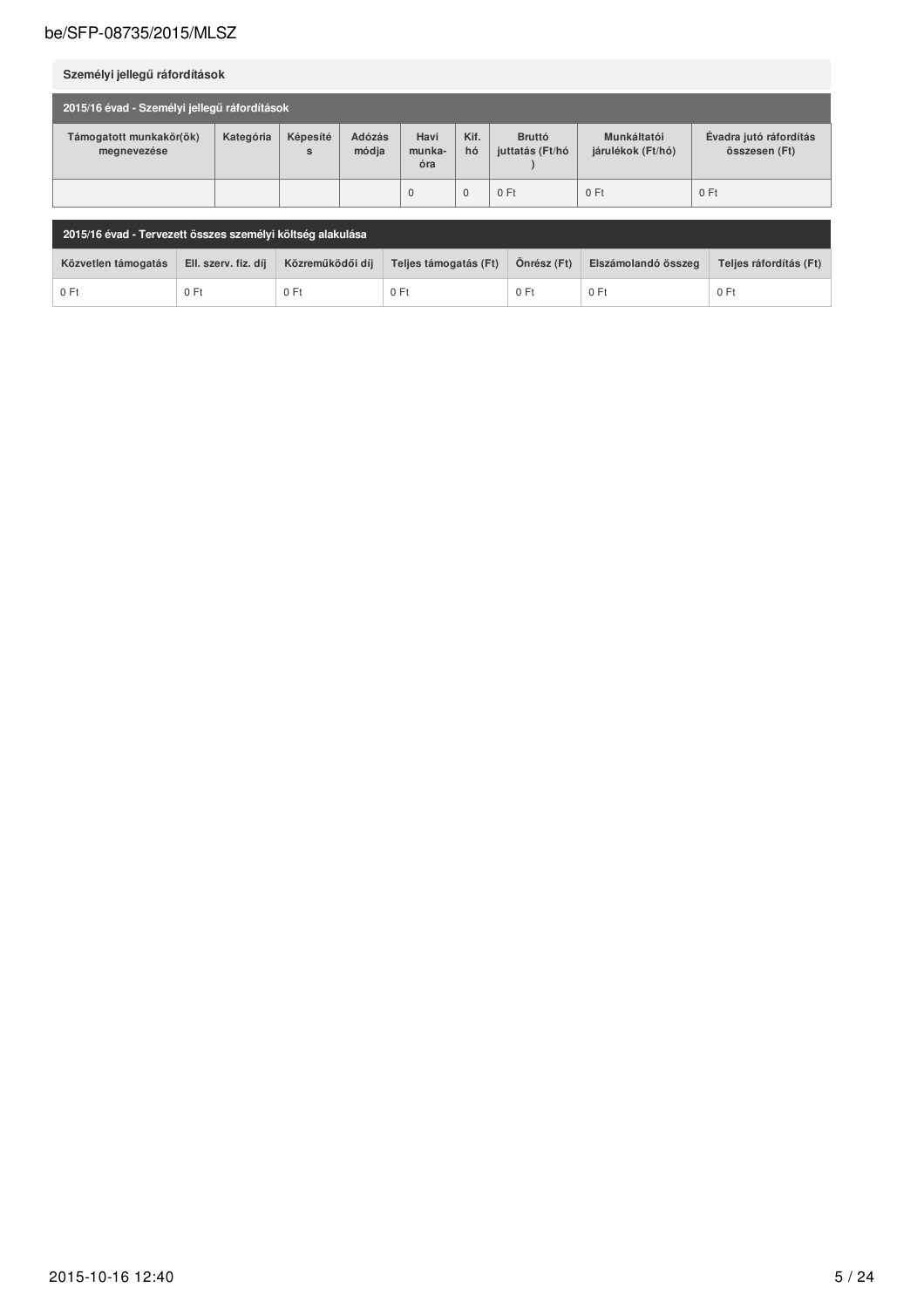## Tárgyi eszköz beruházások/felújítások

| 2015/16 évad - Tárgyi eszköz beruházások/felújítások<br>(Az építési beruházással, felújítással járó, sportcélú ingatlanfejlesztésre irányuló tárgyi eszköz beruházás/felújítás kérelmet a következő oldalon kell<br>kitölteni!) |                                                  |                       |               |         |                                                |  |  |
|---------------------------------------------------------------------------------------------------------------------------------------------------------------------------------------------------------------------------------|--------------------------------------------------|-----------------------|---------------|---------|------------------------------------------------|--|--|
| Kategória                                                                                                                                                                                                                       | Tárgyi eszköz beruházás/felújítás<br>megnevezése | Mennyiségi egysé<br>g | Mennyisé<br>g | Egységá | Tervezett beruházási, felújítási érték<br>(Ft) |  |  |
|                                                                                                                                                                                                                                 |                                                  |                       |               |         | 0 Ft                                           |  |  |

| 2015/16 évad - Tárgyi beruházások részletes indoklása    |                      |                  |                       |             |                     |                        |  |
|----------------------------------------------------------|----------------------|------------------|-----------------------|-------------|---------------------|------------------------|--|
| Tárgyi eszköz<br>megnevezése                             | Indoklás             |                  |                       |             |                     |                        |  |
| 2015/16 évad - Tervezett összes tárgyi költség alakulása |                      |                  |                       |             |                     |                        |  |
| Közvetlen támogatás                                      | Ell. szerv. fiz. díj | Közreműködői díj | Teljes támogatás (Ft) | Önrész (Ft) | Elszámolandó összeg | Teljes ráfordítás (Ft) |  |
| 0 Ft                                                     | 0 Ft                 | 0 Ft             | 0 Ft                  | 0 Ft        | 0 Ft                | 0 Ft                   |  |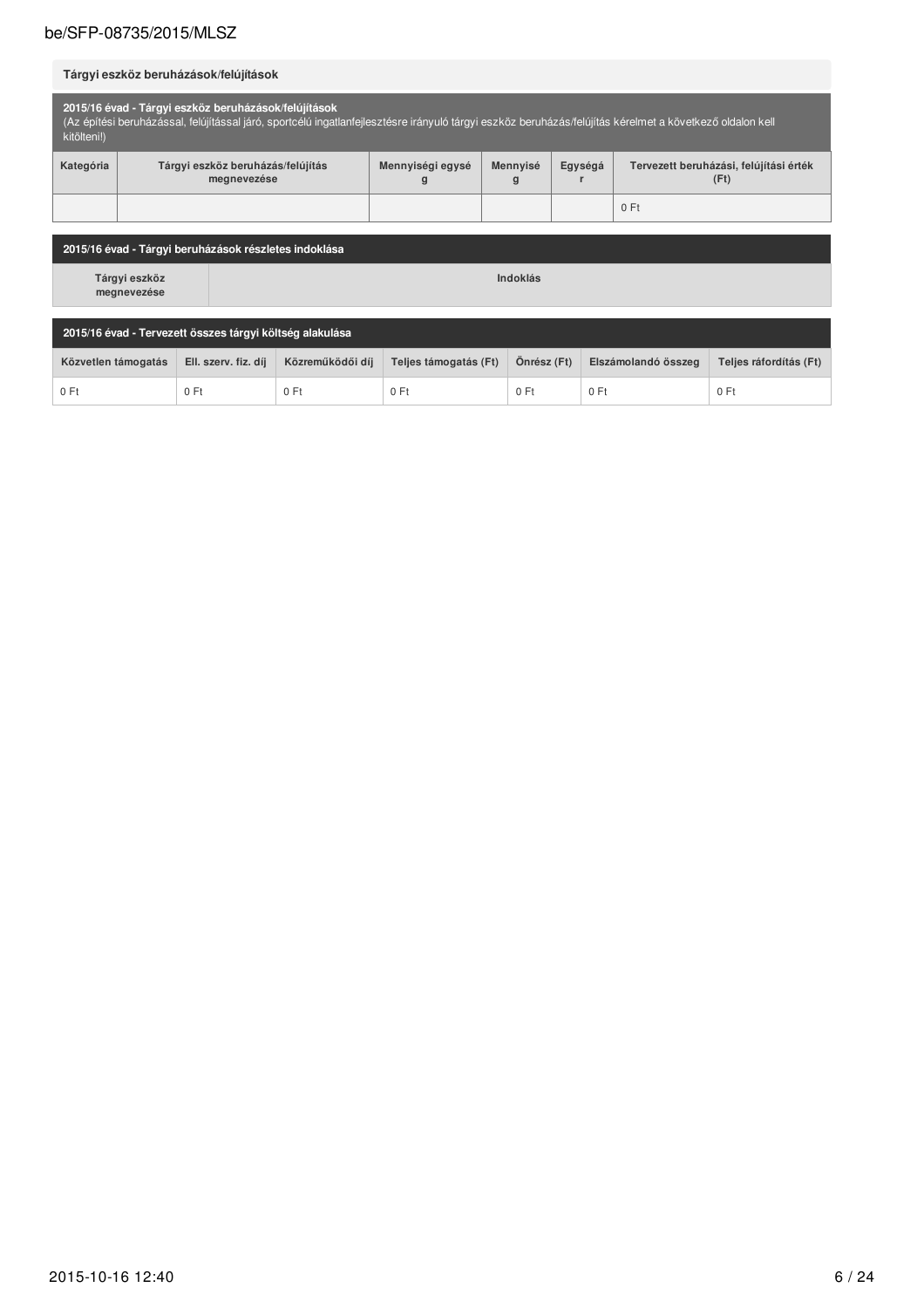#### Tárgyi eszköz beruházások/felújítások 2015/16 évad - Sportcélú ingatlanra irányuló tárgyi eszköz beruházás, felújítás Beruházás, felújítás Használatba vétel U.f. É.k. Kategória Tárgyi eszköz Beruházás, felújítás Tervezett beruházás/felújítás tervezett befejezése (év, tervezett kezdete (év, tervezett időpontja (év, beruházási érték (Ft) megnevezése hónap) hónap) hónap) 2016-06-30 Pályafelújítás Pályafelújítás 2015-10-16 2016-06-30 2 543 177  $\Box$  $\Box$  $F_t$ 2 543 177  $F<sub>t</sub>$

2015/16 évad - Ingatlan beruházások részletes indoklása Indoklás Tárgyi eszköz megnevezése A sportpályák gyep kultúrájának és állagának megőrzése érdekében szükséges agrotechnikai és ápolási munkák elvégzése.<br>Ezen munkálatokhoz speciális géppark és szakértelem szükséges, amit csak megbízással tudunk a piacról be Pályafelújítás

| 2015/16 évad - Ingatlan beruházások részletezése |                                 |                            |                           |                                                   |                               |                      |       |                                                                              |
|--------------------------------------------------|---------------------------------|----------------------------|---------------------------|---------------------------------------------------|-------------------------------|----------------------|-------|------------------------------------------------------------------------------|
| Kategória                                        | <b>Beruházás</b><br>megnevezése | <b>Beruházás</b><br>típusa | <b>Beruházás</b><br>címe  | <b>Beruházás</b><br>helyszíne, helyrajzi<br>száma | <b>Hasznos</b><br>terület(m2) | Használat<br>jogcíme | Megj. | A megadott terület alapján<br>maximum elszámolható nyers<br>beruházási érték |
| Pályafelújítás                                   | Pályafelújítás                  | Nagy f.p.                  | 2114<br>Valkó<br>Dányi u. | 826-825                                           |                               | Egyéb                |       |                                                                              |

| Ingatlan beruházásokhoz kapcsolódó megjegyzések                                                                                                                              |                                                                                                  |  |  |  |  |  |  |  |  |
|------------------------------------------------------------------------------------------------------------------------------------------------------------------------------|--------------------------------------------------------------------------------------------------|--|--|--|--|--|--|--|--|
| Ingatian megnevezése                                                                                                                                                         | Indoklás                                                                                         |  |  |  |  |  |  |  |  |
|                                                                                                                                                                              | 2015/16 évad - Pályakihasználtság bemutatása (csak újonnan építendő pálya esetén kell kitölteni) |  |  |  |  |  |  |  |  |
| Pályahasználat mértéke (pl.:<br>Foglalkoztatott (felnőtt és UP)<br>Használt pálya<br>Használat heti<br>Játékosok<br>korosztály<br>félpálya)<br>típusa<br>időtartama<br>száma |                                                                                                  |  |  |  |  |  |  |  |  |

| 2015/16 évad - Egyéb, beruházással, felújítással nem érintett, a sportszervezet által használt ingatlanok bemutatása |                    |                                             |                   |              |                      |                            |                                 |                                  |       |
|----------------------------------------------------------------------------------------------------------------------|--------------------|---------------------------------------------|-------------------|--------------|----------------------|----------------------------|---------------------------------|----------------------------------|-------|
| Jelenleg használt<br>ingatlanok<br>megnevezése                                                                       | Ingatlan<br>típusa | Cím (irányítószám,<br>város, utca, házszám) | Helyrajzi<br>szám | Méret        | Használat<br>jogcíme | lgénybevétel<br>(óra / hó) | <b>Bérleti</b><br>díj<br>Ft/óra | Igénybe vett<br>hónapok<br>száma | Megj. |
| versenypálya                                                                                                         | Nagy f.p.          | 2114<br>Valkó<br>Dányi u.                   | 828               | $93\times50$ | Egyéb                | 120                        | 0 Ft                            | 10                               |       |
| öltöző                                                                                                               | Öltöző             | 2014<br>Valkó<br>Dányi u.                   | 827-828           | 120m2        | Egyéb                | 120                        | 0 Ft                            | 10                               | П     |

Létezik-e harmadik személy által biztosítható hasonló infrastruktúra a vonzáskörzetben?

Nem

Az egyes beruházási projektek valamelyikének értéke a 10 millió Ft-ot meghaladja?

Nem

| 2015/16 évad - Tervezett összes tárgyi eszköz beruházások, felújítások (ingatlan) költség alakulása |                        |                         |                     |                          |                |                        |                           |  |  |
|-----------------------------------------------------------------------------------------------------|------------------------|-------------------------|---------------------|--------------------------|----------------|------------------------|---------------------------|--|--|
| Jogcí<br>m                                                                                          | Közvetlen<br>támogatás | Ell. szerv. fiz.<br>díj | Közreműködői<br>díj | Teljes támogatás<br>(Ft) | Önrész<br>(Ft) | Elszámolandó<br>összeg | Teljes ráfordítás<br>(Ft) |  |  |
| Előf.                                                                                               | 763 858 Ft             | 18 184 Ft               | 36 368 Ft           | 818 410 Ft               | 779 319 Ft     | 2 579 545 Ft           | 2 597 729 Ft              |  |  |
| Utóf.                                                                                               | 0 Ft                   | 0 Ft                    | 0 Ft                | 0 Ft                     | 0 Ft           | 0 Ft                   | 0 Ft                      |  |  |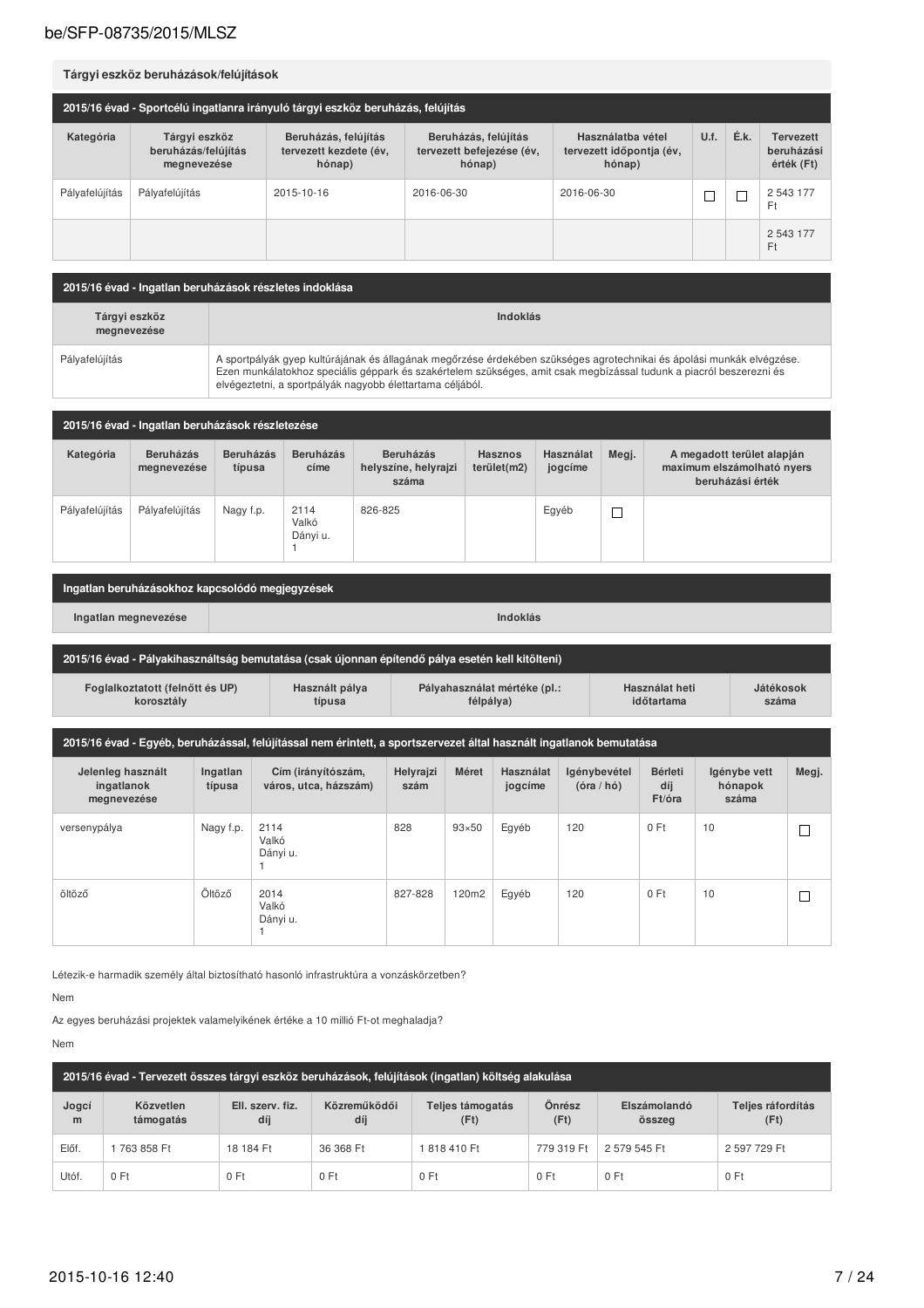| Utánpótlás-nevelésben igazolt csapatok |                    |         |                      |                      |            |  |  |  |
|----------------------------------------|--------------------|---------|----------------------|----------------------|------------|--|--|--|
| 2014/15 évadra nevezett csapatok       |                    |         |                      |                      |            |  |  |  |
| Korosztály                             | <b>Csapat neve</b> | Létszám | Csapat szintje 14/15 | Csapat szintje 15/16 | Megjegyzés |  |  |  |
| U21                                    | Valkó KSK U21      | 16      | egyéb ffi UP         | egyéb ffi UP         |            |  |  |  |
| U21                                    | Valkó KSK U21      | 16      | egyéb ffi UP         | egyéb ffi UP         |            |  |  |  |

| 2015/16-os évadban vállalt új csapatok |               |         |                      |            |  |  |  |
|----------------------------------------|---------------|---------|----------------------|------------|--|--|--|
| Korosztály<br><b>Csapat neve</b>       |               | Létszám | Csapat szintje 15/16 | Megjegyzés |  |  |  |
| U <sub>15</sub>                        | Valkó Ksk U15 | 12      | egyéb ffi UP         |            |  |  |  |

| Tehetségbónusz táblázat |                |                       |                      |                |
|-------------------------|----------------|-----------------------|----------------------|----------------|
| Versenyengedély szám    | Versenyző neve | Atvevő sportszervezet | Atigazolás időpontja | Tehetségbónusz |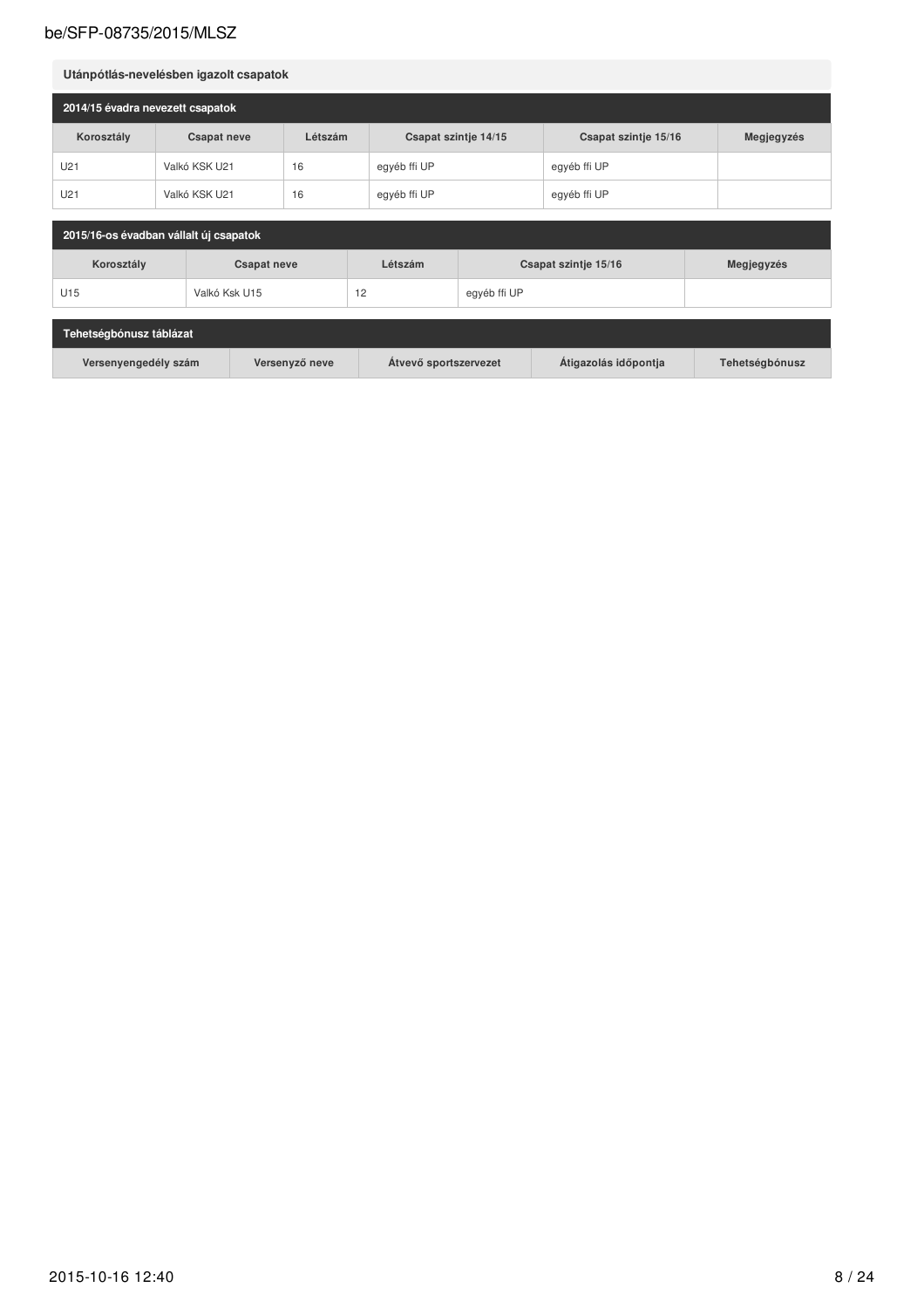| Utánpótlás-nevelésben igazolt csapatok |                    |         |                      |                      |                      |            |  |  |
|----------------------------------------|--------------------|---------|----------------------|----------------------|----------------------|------------|--|--|
| 2014/15 évadra nevezett csapatok       |                    |         |                      |                      |                      |            |  |  |
| Korosztály                             | <b>Csapat neve</b> | Létszám | Csapat szintje 14/15 |                      | Csapat szintje 15/16 | Megjegyzés |  |  |
| 2015/16-os évadban vállalt új csapatok |                    |         |                      |                      |                      |            |  |  |
| Korosztály                             | <b>Csapat neve</b> |         | Létszám              | Csapat szintje 15/16 |                      | Megjegyzés |  |  |
|                                        |                    |         |                      |                      |                      |            |  |  |
| U21                                    | Valkó KSK Női      |         | 14                   | megyei női UP        |                      |            |  |  |
| Tehetségbónusz táblázat                |                    |         |                      |                      |                      |            |  |  |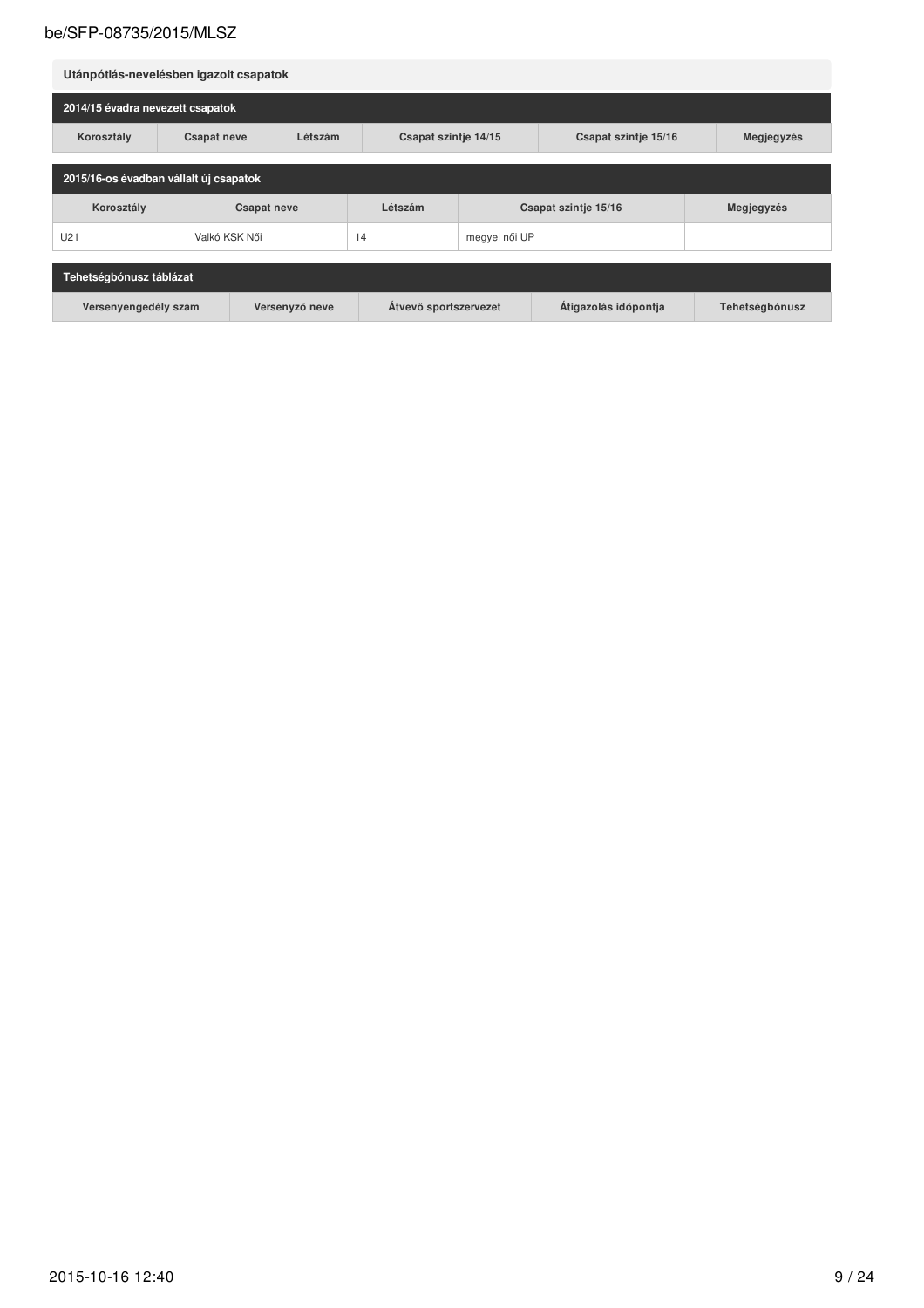| Utánpótlás-nevelésben igazolt csapatok                                                  |                    |                                                         |         |                      |                |            |  |  |
|-----------------------------------------------------------------------------------------|--------------------|---------------------------------------------------------|---------|----------------------|----------------|------------|--|--|
| 2014/15 évadra nevezett csapatok                                                        |                    |                                                         |         |                      |                |            |  |  |
| Korosztály                                                                              | <b>Csapat neve</b> | Létszám<br>Csapat szintje 14/15<br>Csapat szintje 15/16 |         |                      | Megjegyzés     |            |  |  |
| 2015/16-os évadban vállalt új csapatok                                                  |                    |                                                         |         |                      |                |            |  |  |
| Korosztály                                                                              |                    | <b>Csapat neve</b>                                      | Létszám | Csapat szintje 15/16 |                | Megjegyzés |  |  |
| Tehetségbónusz táblázat                                                                 |                    |                                                         |         |                      |                |            |  |  |
| Átigazolás időpontja<br>Átvevő sportszervezet<br>Versenyző neve<br>Versenyengedély szám |                    |                                                         |         |                      | Tehetségbónusz |            |  |  |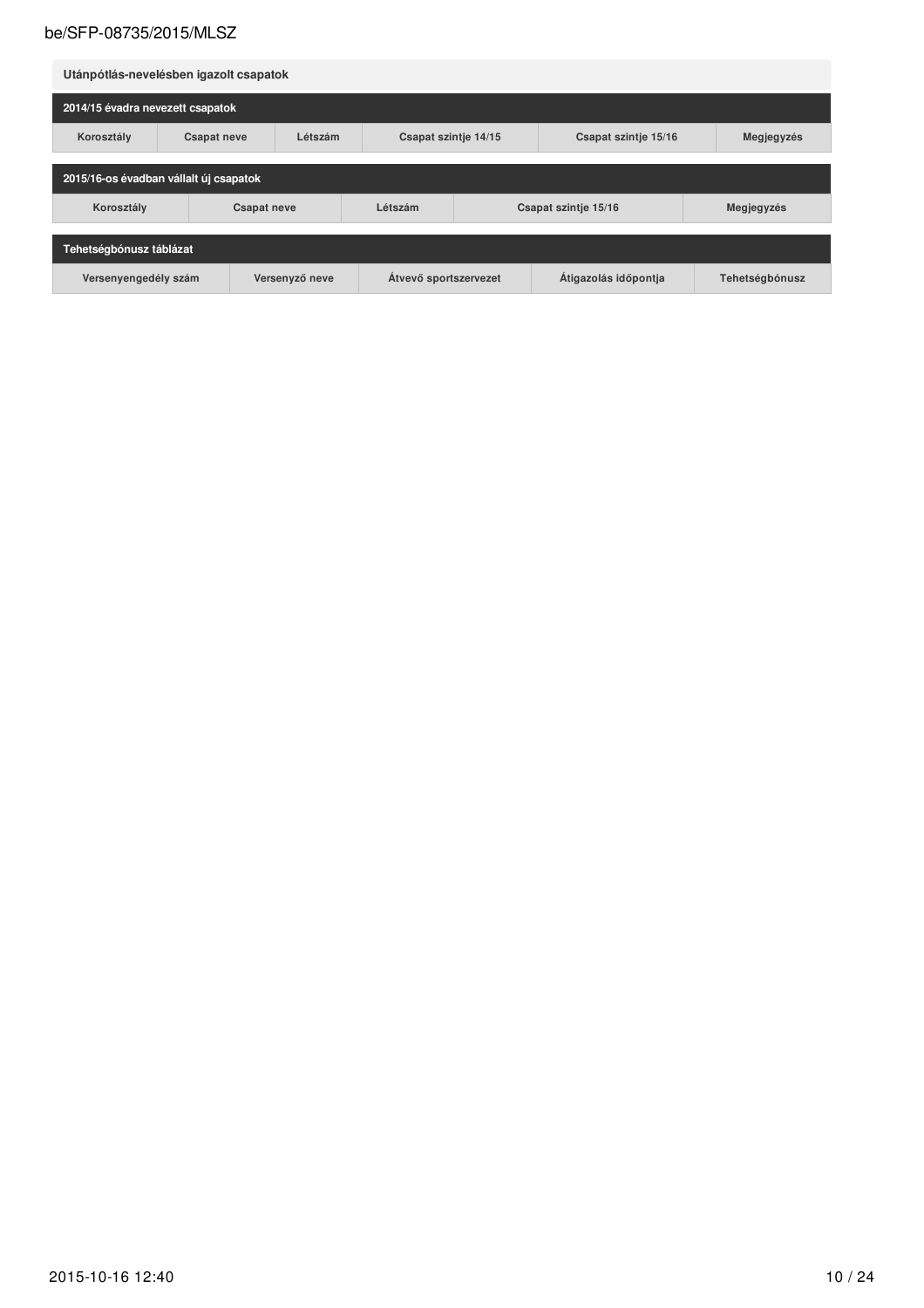| Utánpótlás-nevelésben igazolt csapatok                                                  |                    |                                                         |         |                      |                |            |  |  |
|-----------------------------------------------------------------------------------------|--------------------|---------------------------------------------------------|---------|----------------------|----------------|------------|--|--|
| 2014/15 évadra nevezett csapatok                                                        |                    |                                                         |         |                      |                |            |  |  |
| Korosztály                                                                              | <b>Csapat neve</b> | Létszám<br>Csapat szintje 14/15<br>Csapat szintje 15/16 |         |                      | Megjegyzés     |            |  |  |
| 2015/16-os évadban vállalt új csapatok                                                  |                    |                                                         |         |                      |                |            |  |  |
| Korosztály                                                                              |                    | <b>Csapat neve</b>                                      | Létszám | Csapat szintje 15/16 |                | Megjegyzés |  |  |
| Tehetségbónusz táblázat                                                                 |                    |                                                         |         |                      |                |            |  |  |
| Átigazolás időpontja<br>Átvevő sportszervezet<br>Versenyző neve<br>Versenyengedély szám |                    |                                                         |         |                      | Tehetségbónusz |            |  |  |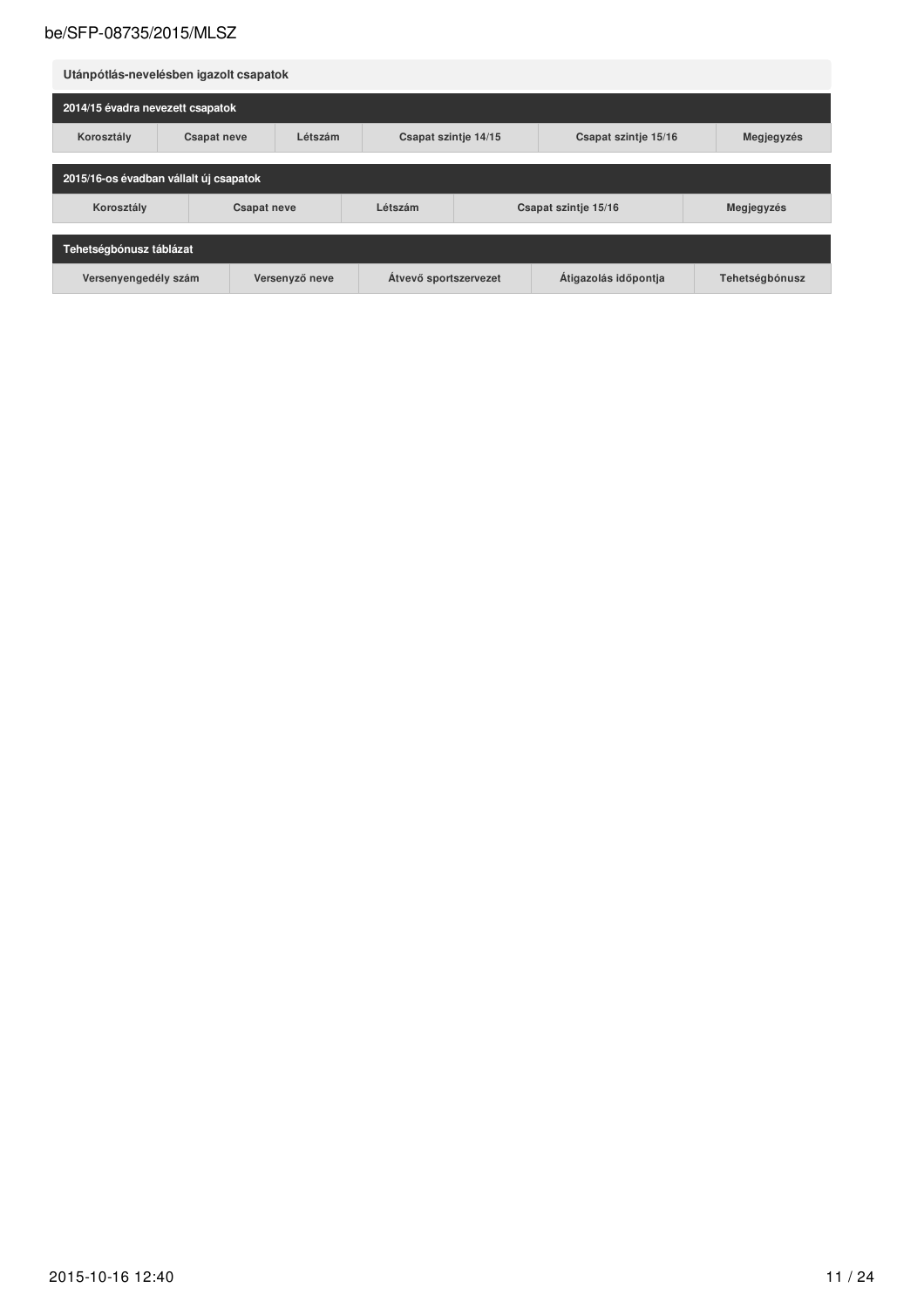| Utánpótlás-nevelésben igazolt csapatok |                                                                     |         |                                              |  |  |            |  |  |
|----------------------------------------|---------------------------------------------------------------------|---------|----------------------------------------------|--|--|------------|--|--|
| 2014/15 évadra nevezett csapatok       |                                                                     |         |                                              |  |  |            |  |  |
| Korosztály                             | <b>Csapat neve</b>                                                  | Létszám | Csapat szintje 14/15<br>Csapat szintje 15/16 |  |  | Megjegyzés |  |  |
|                                        | 2015/16-os évadban vállalt új csapatok                              |         |                                              |  |  |            |  |  |
| Korosztály                             | Létszám<br>Megjegyzés<br>Csapat szintje 15/16<br><b>Csapat neve</b> |         |                                              |  |  |            |  |  |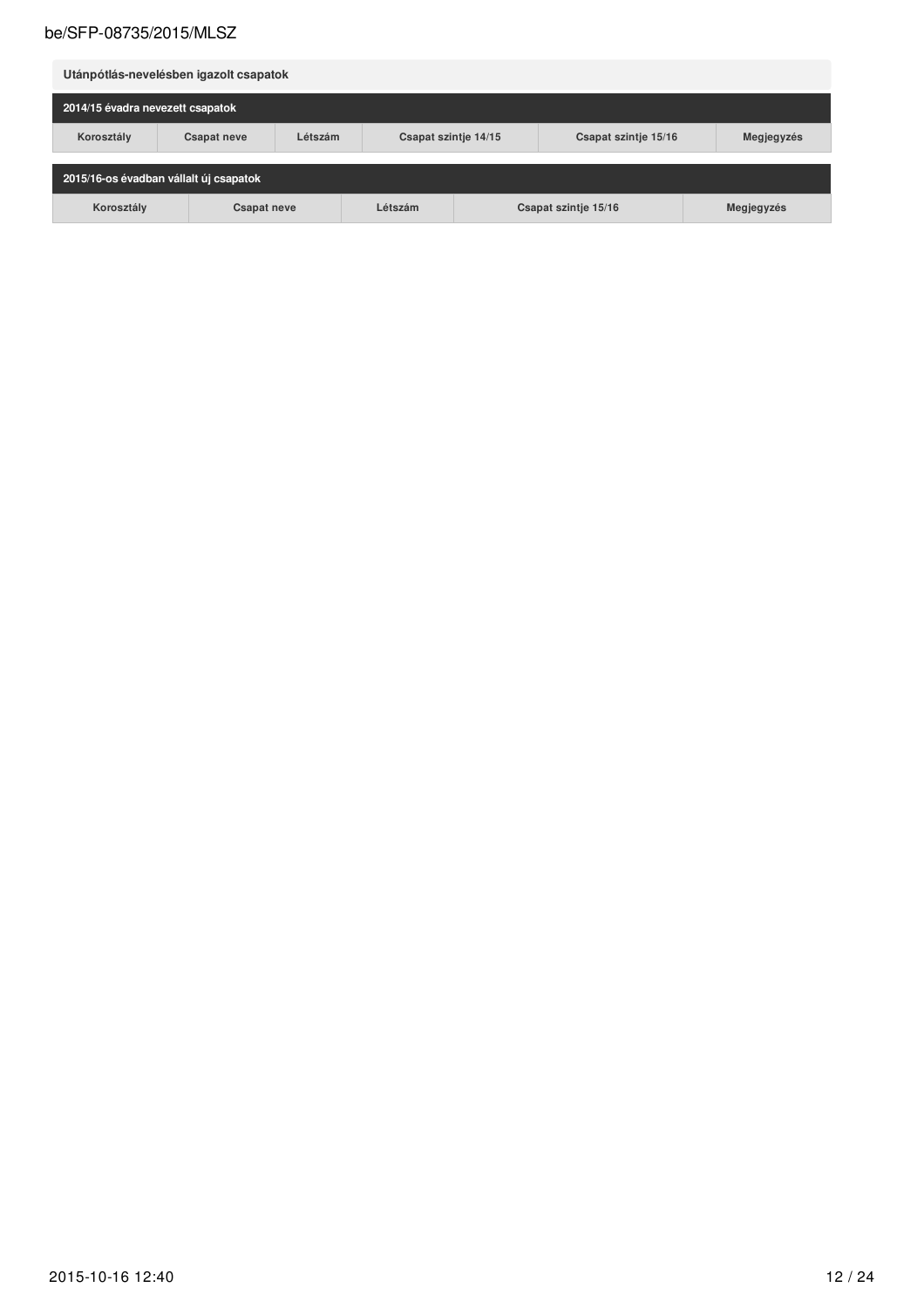#### Utánpótlás-nevelés ráfordításai

| 2015/16 évad - Sporteszköz, sportfelszerelés beszerzése – részletező táblázat |                   |                   |           |           |                                             |  |  |  |
|-------------------------------------------------------------------------------|-------------------|-------------------|-----------|-----------|---------------------------------------------|--|--|--|
| Kategória                                                                     | <b>Megnevezés</b> | Mennyiségi egység | Mennyiség | Egységár  | Tervezett beruházási, felújítási érték (Ft) |  |  |  |
| Sporteszköz                                                                   | edző labda        | db                | 30        | 4 500 Ft  | 135 000 Ft                                  |  |  |  |
| Sporteszköz                                                                   | meccs labda       | db                | 8         | 7 000 Ft  | 56 000 Ft                                   |  |  |  |
| Sportfelszerelés                                                              | mezgarnitúra      | szett             | 18        | 6 300 Ft  | 113 400 Ft                                  |  |  |  |
| Sportfelszerelés                                                              | edzőmelegítő      | szett             | 18        | 12 000 Ft | 216 000 Ft                                  |  |  |  |

2015/16 évad - Gyógyszerek, diagnosztikai eszközök beszerzése – részletező táblázat

| Kategória            | <b>Megnevezés</b> | Mennyiségi egység | Mennyiség | Egységár   | Tervezett beruházási, felújítási érték (Ft) |
|----------------------|-------------------|-------------------|-----------|------------|---------------------------------------------|
| Újraélesztő készülék | defibrillátor     | db                |           | 721 000 Ft | 721 000 Ft                                  |

| 2015/16 évad - Sportlétesítmény, sportpálya bérleti díja – részletező táblázat |              |                        |                             |               |                           |  |
|--------------------------------------------------------------------------------|--------------|------------------------|-----------------------------|---------------|---------------------------|--|
| Ingatlan megnevezés                                                            | Kategória    | Bérleti díj / óra (Ft) | Igénybevett órák száma / hó | Hónapok száma | Bérleti díj összesen (Ft) |  |
| Móra Ferenc ált.iskola                                                         | Sportcsarnok | 3610 Ft                | 15                          |               | 270 750 Ft                |  |

| 2015/16 évad - Bérleti díjak indoklása |                                                                                                                 |  |  |  |
|----------------------------------------|-----------------------------------------------------------------------------------------------------------------|--|--|--|
| Ingatlan megnevezése                   | Indoklás                                                                                                        |  |  |  |
| Móra Ferenc ált.iskola                 | A téli hónapokban összesen 75 órában az U21, U15 és a női csapat részére erőnléti edzések és teremfoci tartása. |  |  |  |

|           | 2015/16 évad - Utánpótlás-neveléshez kapcsolódó sportszakemberek költségeinek részletezése |                        |                                       |                                           |                                              |                                     |                                            |  |
|-----------|--------------------------------------------------------------------------------------------|------------------------|---------------------------------------|-------------------------------------------|----------------------------------------------|-------------------------------------|--------------------------------------------|--|
| Kategória | Megnevezés (edző<br>esetén oklevél<br>azonosító)                                           | <b>Adózás</b><br>módja | Szerződés<br>szerinti havi<br>óraszám | Kifizetéssel<br>érintett hónapok<br>száma | Bruttó bér és<br>egyéb juttatások<br>(Ft/ho) | Munkáltatói<br>járulékok<br>(Ft/hó) | Évadra jutó<br>ráfordítás<br>összesen (Ft) |  |
| Edző      | 167823                                                                                     | Normál                 | 58                                    | 9                                         | 70 000 Ft                                    | 19 600 Ft                           | 806 400 Ft                                 |  |

| 2015/16 évad - Edzőként foglalkoztatott sportszakemberek munkakörének leírása |           |                            |                    |                                |  |  |  |
|-------------------------------------------------------------------------------|-----------|----------------------------|--------------------|--------------------------------|--|--|--|
| Oklevél azonosító szám                                                        | Képesítés | Foglalkoztatott korosztály | Edzésidő (óra/hét) | Foglalkoztatott gyerekek száma |  |  |  |
| 167823                                                                        | Egyéb     | U21                        | 4                  | 16                             |  |  |  |
| 167823                                                                        | Egyéb     | U15                        | 4                  | 12                             |  |  |  |
| 167823                                                                        | Egyéb     | U21                        | 4                  | 14                             |  |  |  |

| 2015/16 évad - Utánpótlás-nevelés ráfordítás jogcím aljogcímei                                              |               |  |  |  |  |  |  |
|-------------------------------------------------------------------------------------------------------------|---------------|--|--|--|--|--|--|
| Jogcím                                                                                                      | Összesen (Ft) |  |  |  |  |  |  |
| Sporteszköz, sportfelszerelés beszerzése                                                                    | 520 400 Ft    |  |  |  |  |  |  |
| Gyógyszerek, diagnosztikai eszközök                                                                         | 721 000 Ft    |  |  |  |  |  |  |
| Személyszállítási költségek                                                                                 | 500 000 Ft    |  |  |  |  |  |  |
| Nevezési költségek                                                                                          | 0 Ft          |  |  |  |  |  |  |
| Rendezési, felkészítési, képzési költségek                                                                  | 0 Ft          |  |  |  |  |  |  |
| Verseny- és játékengedélyek kiállításának költségei                                                         | 0 Ft          |  |  |  |  |  |  |
| Sportlétesítmény, sportpálya bérleti díja                                                                   | 270 750 Ft    |  |  |  |  |  |  |
| Felkészítéssel, edzőtáboroztatással és versenyeztetéssel közvetlenül összefüggő szállás és étkezés költsége | 300 000 Ft    |  |  |  |  |  |  |
| A programban résztvevő sportszakemberek személyi jellegű ráfordításai                                       | 806 400 Ft    |  |  |  |  |  |  |
| Logisztikai költségek (csak bérlet) – kivéve személygépkocsi és motorkerékpár                               | 0 Ft          |  |  |  |  |  |  |
| Összesen                                                                                                    | 3 118 550 Ft  |  |  |  |  |  |  |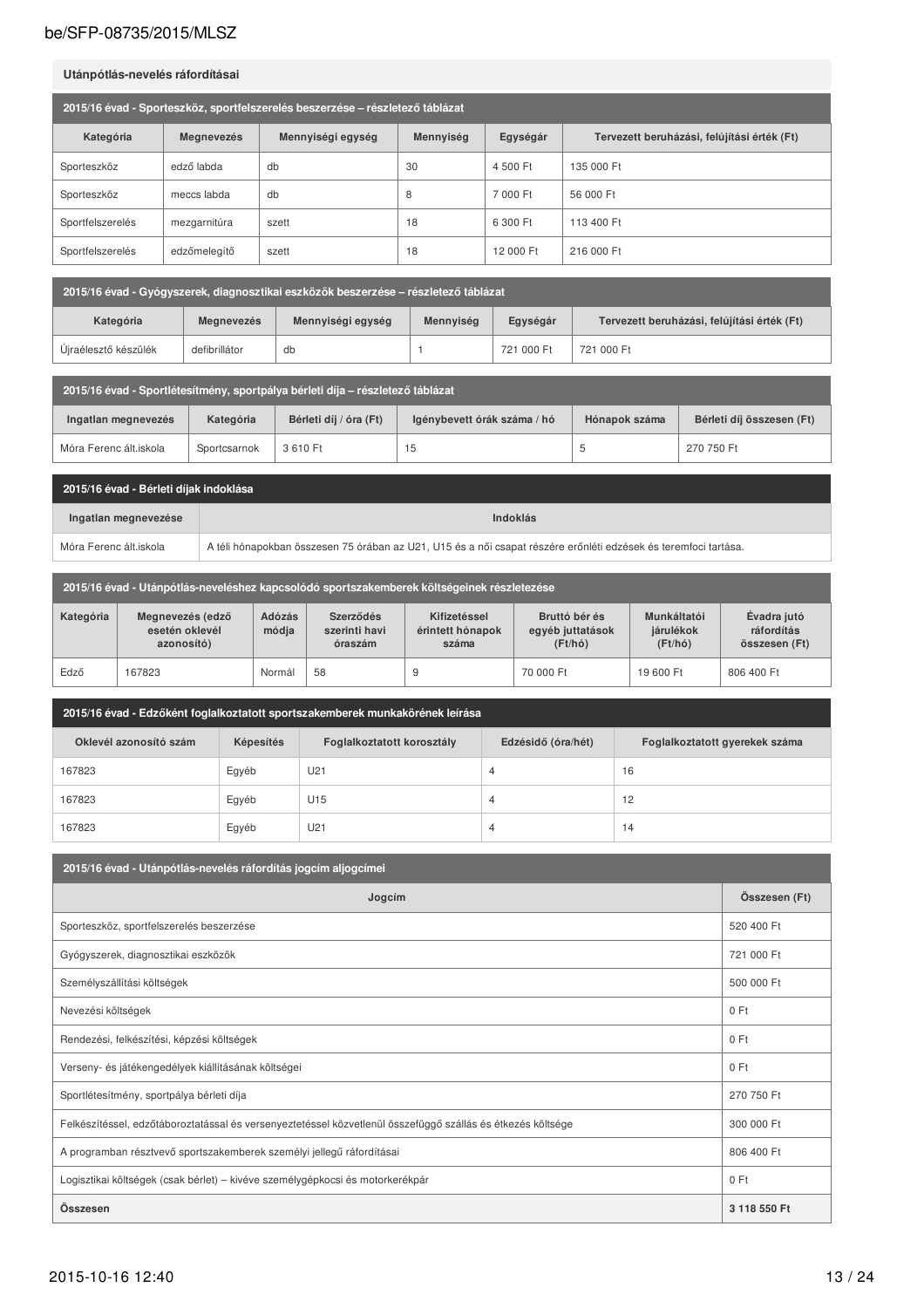| 2015/16 évad - Tervezett összes utánpótlás-nevelés költség alakulása |                      |                  |                       |             |                     |                        |
|----------------------------------------------------------------------|----------------------|------------------|-----------------------|-------------|---------------------|------------------------|
| Közvetlen támogatás                                                  | Ell. szerv. fiz. díj | Közreműködői díi | Teljes támogatás (Ft) | Önrész (Ft) | Elszámolandó összeg | Telies ráfordítás (Ft) |
| 2 798 041 Ft                                                         | 28 846 Ft            | 57 692 Ft        | 2884 579 Ft           | 320 509 Ft  | 3 176 242 Ft        | 3 205 088 Ft           |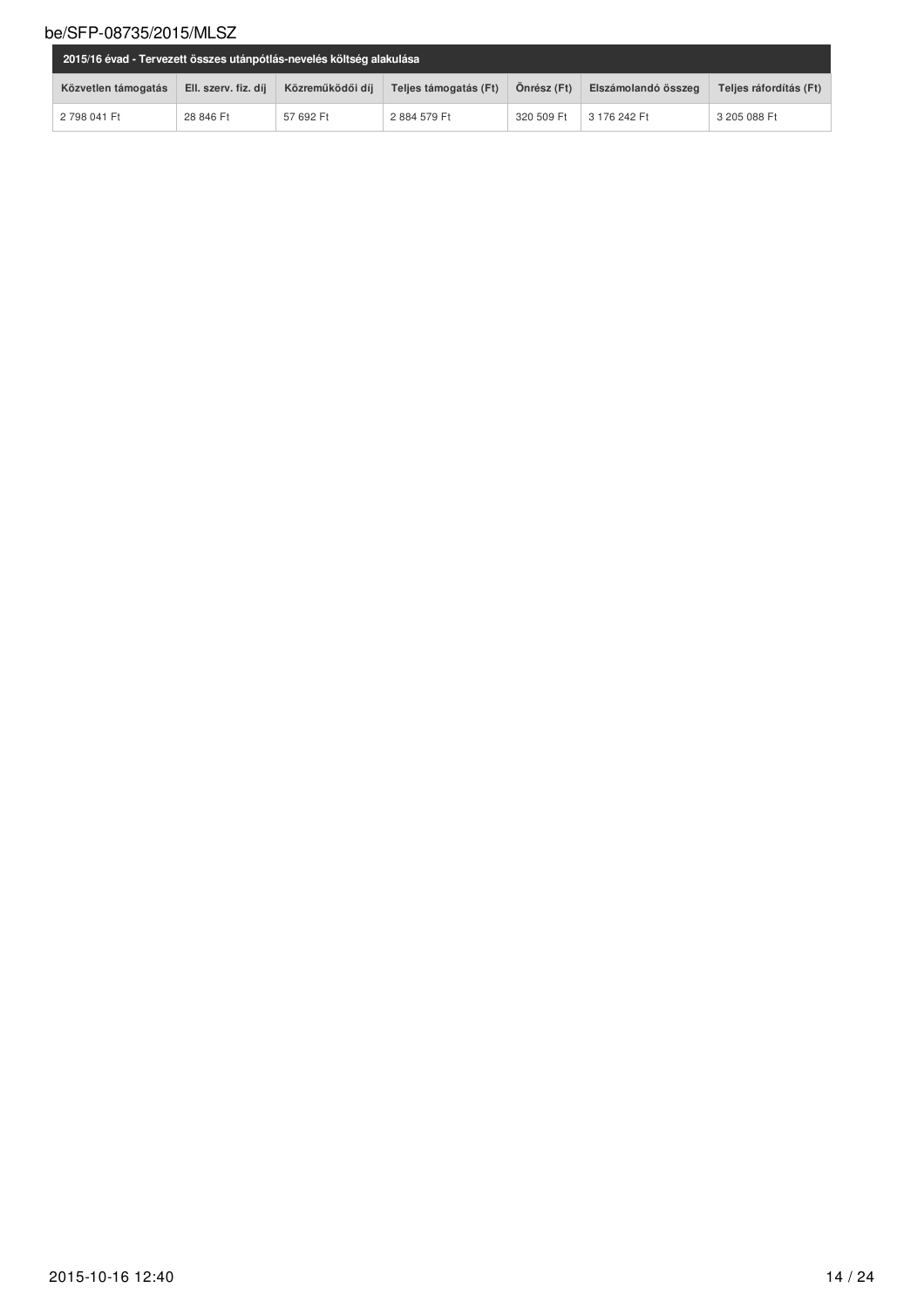Általános Képzés

| 2015/16 évad - Kérelmező által szervezett általános típusú képzések költségei |                                 |                                |  |  |  |  |
|-------------------------------------------------------------------------------|---------------------------------|--------------------------------|--|--|--|--|
| Általános képzés megnevezése                                                  | Képzésben résztvevők száma (fő) | Oktatás várható költségei (Ft) |  |  |  |  |
|                                                                               |                                 | 0 Ft                           |  |  |  |  |

| ⊤ 2015/16 évad - Tervezett összes általános képzés költség alakulása a 2015/16-os időszakban. <sup>'</sup> |                      |                  |                       |             |                     |                        |  |
|------------------------------------------------------------------------------------------------------------|----------------------|------------------|-----------------------|-------------|---------------------|------------------------|--|
| Közvetlen támogatás                                                                                        | Ell. szerv. fiz. díj | Közreműködői díi | Teljes támogatás (Ft) | Önrész (Ft) | Elszámolandó összeg | Teljes ráfordítás (Ft) |  |
| 0 Ft                                                                                                       |                      | $0$ Ft           | $0$ Ft                | $0$ Ft      | $0$ Ft              | 0 Ft                   |  |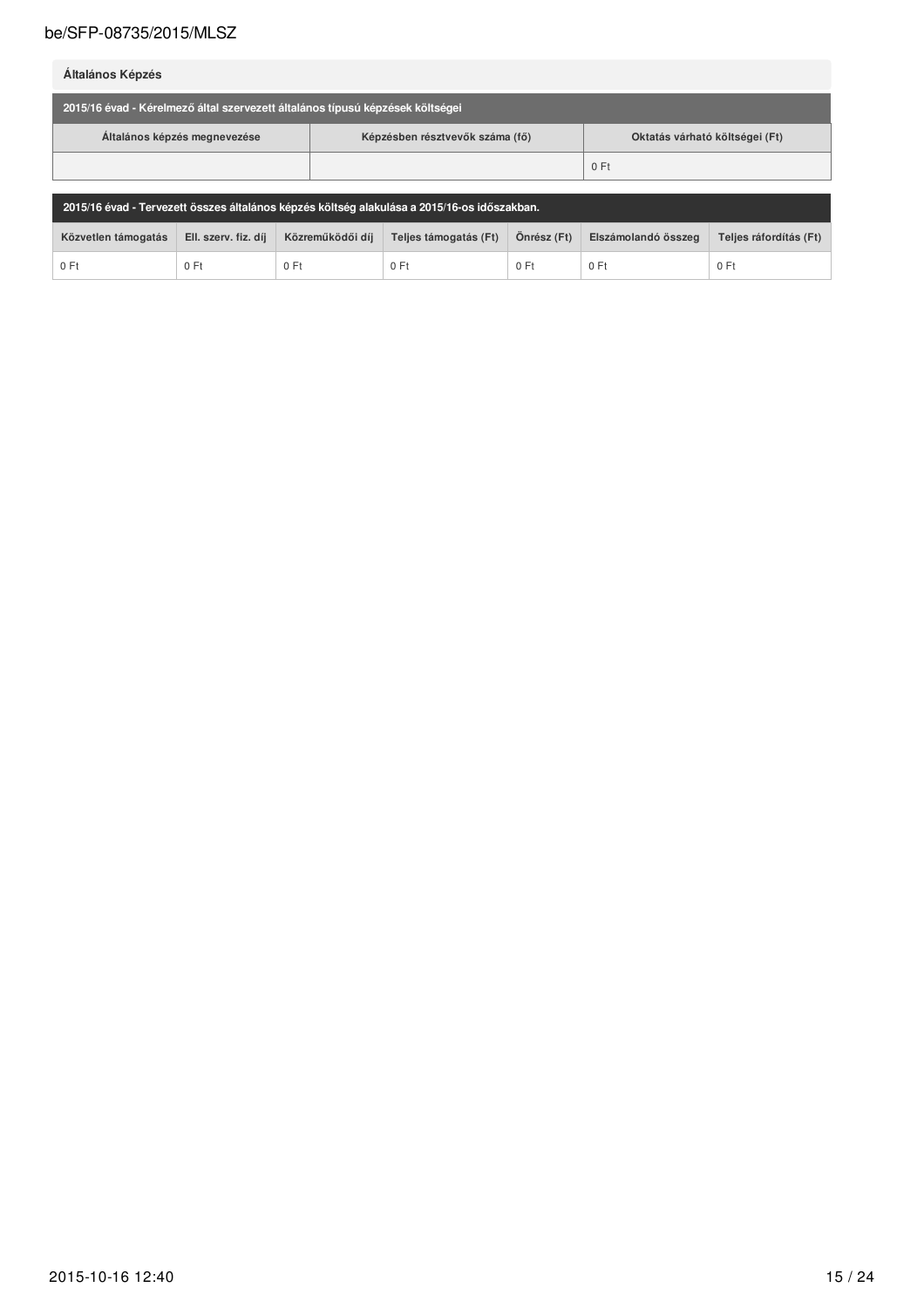Szakképzés

| 2015/16 évad - Kérelmező által szervezett szakképzés típusú képzések költségei |                                                                   |      |  |  |  |  |  |
|--------------------------------------------------------------------------------|-------------------------------------------------------------------|------|--|--|--|--|--|
| Szakképzés megnevezése                                                         | Képzésben résztvevők száma (fő)<br>Oktatás várható költségei (Ft) |      |  |  |  |  |  |
|                                                                                |                                                                   | 0 Ft |  |  |  |  |  |

| 2015/16 évad - Tervezett összes szakképzés költség alakulása a 2015/16-os időszakban. |                      |                  |                       |             |                     |                        |  |
|---------------------------------------------------------------------------------------|----------------------|------------------|-----------------------|-------------|---------------------|------------------------|--|
| Közvetlen támogatás                                                                   | Ell. szerv. fiz. díj | Közreműködői díi | Teljes támogatás (Ft) | Önrész (Ft) | Elszámolandó összeg | Telies ráfordítás (Ft) |  |
| 0 Ft                                                                                  | $0$ Ft               | $0$ Ft           | 0 Ft                  | 0 Ft        | $0$ Ft              | 0 Ft                   |  |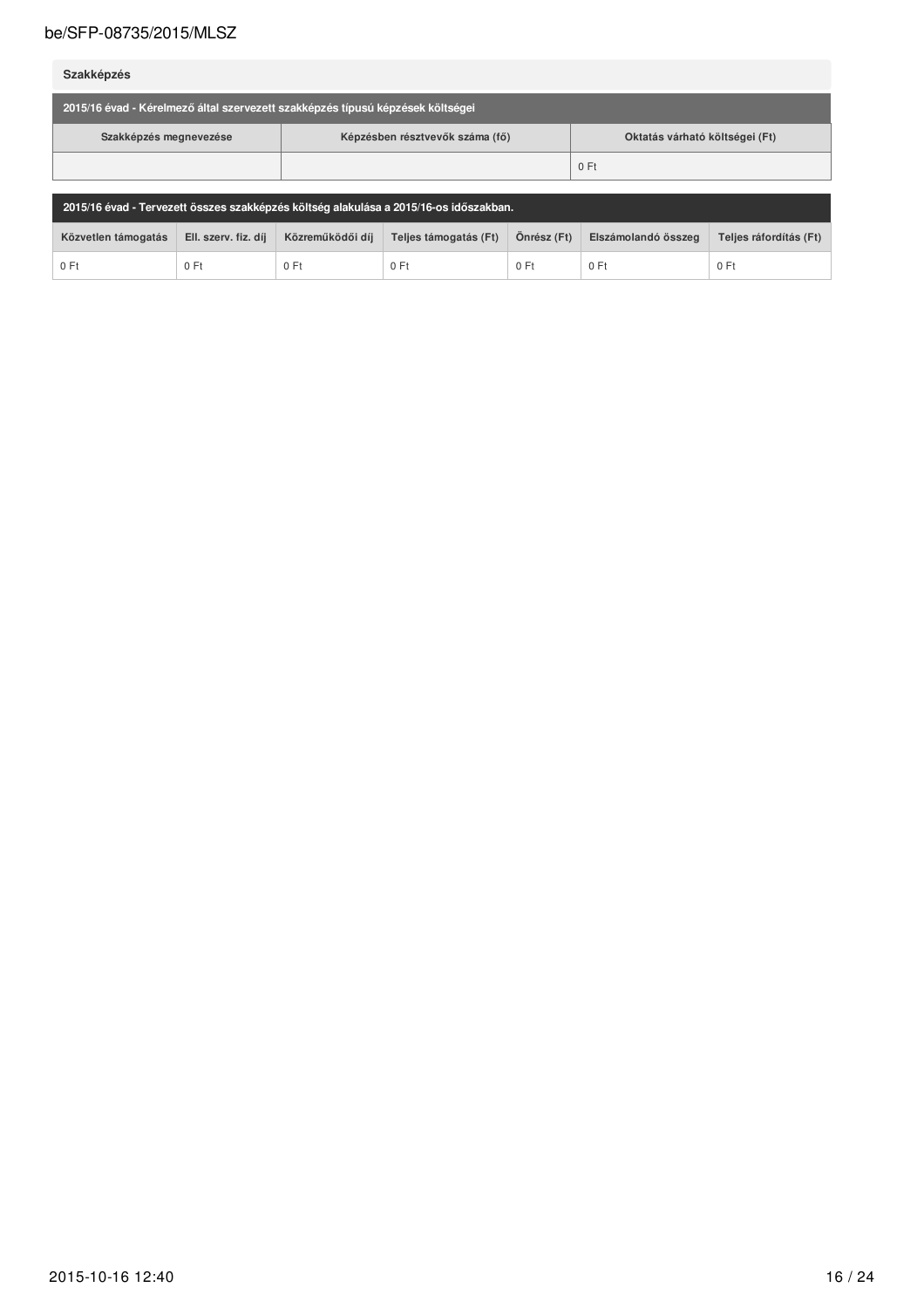## Mely jogcímekre számol közreműködői költséget?

□ Személyi jellegű ráfordítás □ Tárgyi eszköz (nem ingatlan) előfinanszírozott beruházás Ø Tárgyi eszköz (ingatlan) előfinanszírozott beruházás<br>□ Tárgyi eszköz utófinanszírozott beruházás Ø Utánpótlás-nevelés fejlesztése

| Közreműködői költségek              |                           |                     |                                  |            |  |  |  |  |
|-------------------------------------|---------------------------|---------------------|----------------------------------|------------|--|--|--|--|
| Kapcsolódó jogcím                   | Közreműködő díjazása (Ft) | Maximum közrem. díj | Ellenőrző szervnek fizetendő díj | Osszesen   |  |  |  |  |
| Tárgyi előfinanszírozott (ingatlan) | 36 368 Ft                 | 36 368 Ft           | 18 184 Ft                        | 54 552 Ft  |  |  |  |  |
| Utánpótlás-nevelés                  | 57 692 Ft                 | 57 692 Ft           | 28 846 Ft                        | 86 538 Ft  |  |  |  |  |
| Összesen                            | 94 060 Ft                 |                     |                                  | 141 090 Ft |  |  |  |  |

| Közreműködő által végzett feladatok leírása |                                                                                                                                                                                                                                 |  |  |  |  |
|---------------------------------------------|---------------------------------------------------------------------------------------------------------------------------------------------------------------------------------------------------------------------------------|--|--|--|--|
| Kapcsolódó jogcí<br>m                       | Feladat leírása                                                                                                                                                                                                                 |  |  |  |  |
| Tárgyi<br>előfinanszírozott<br>(ingatlan)   | projekt menedzselés, beszállítói árajánlatok beszerzése, pénzügyi szabályossági ellenőrzés, átadás-átvétel lebonyolítása, projekt<br>előrehaladás ellenőrzése, támogatók felkutatása, támogatói szerződéskötések lebonyolítása. |  |  |  |  |
| Utánpótlás-nevelés                          | projekt menedzselés, beszállítói árajánlatok beszerzése, pénzügyi szabályossági ellenőrzés, átadás-átvétel lebonyolítása, projekt<br>előrehaladás ellenőrzése, támogatók felkutatása, támogatói szerződéskötések lebonyolítása. |  |  |  |  |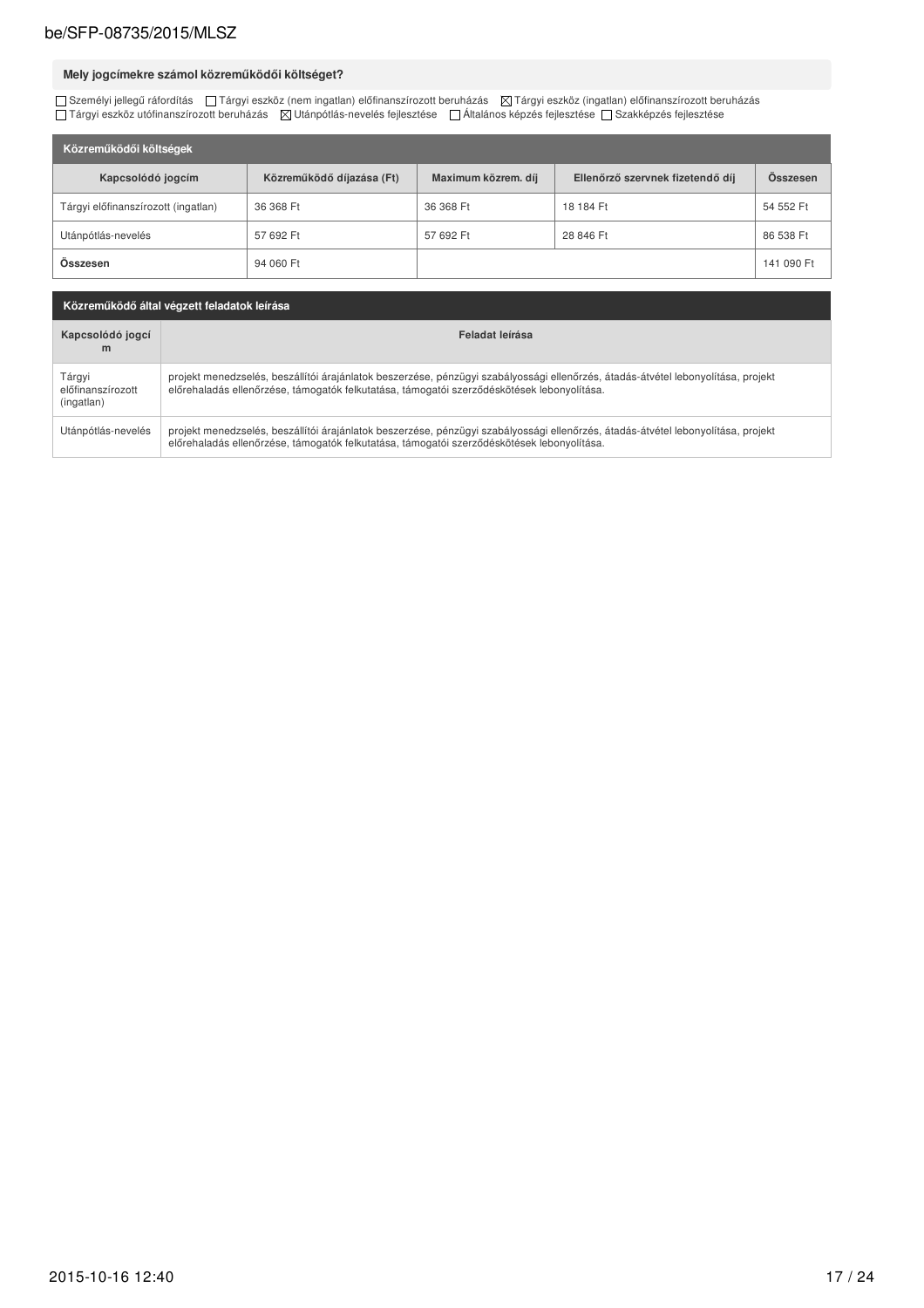#### Nyilatkozat 1

Tisztelt Jóváhagyást Végző Szervezet!

A társasági adóról és az osztalékadóról szóló 1996. évi LXXXI. törvény, illetve a látvány-csapatsport támogatását biztosító támogatási igazolás kiállításáról, felhasználásáról, a támogatás elszámolásának és ellenőrzésének, valamint visszafizetésének szabályairól szóló 107/2011. (VI. 30) Korm. rendelet 4. § (1) bekezdése, 16. § (2) bekezdése, továbbá a közigazgatási hatósági eljárás és szolgáltatás általános szabályairól szóló 2004. évi CXL. tv. 29.§ (1) bekezdése alapján kérem, hogy a fenti sportfejlesztési programot jóváhagyni szíveskedjenek.

Kelt: Valkó, 2015. 10. 16.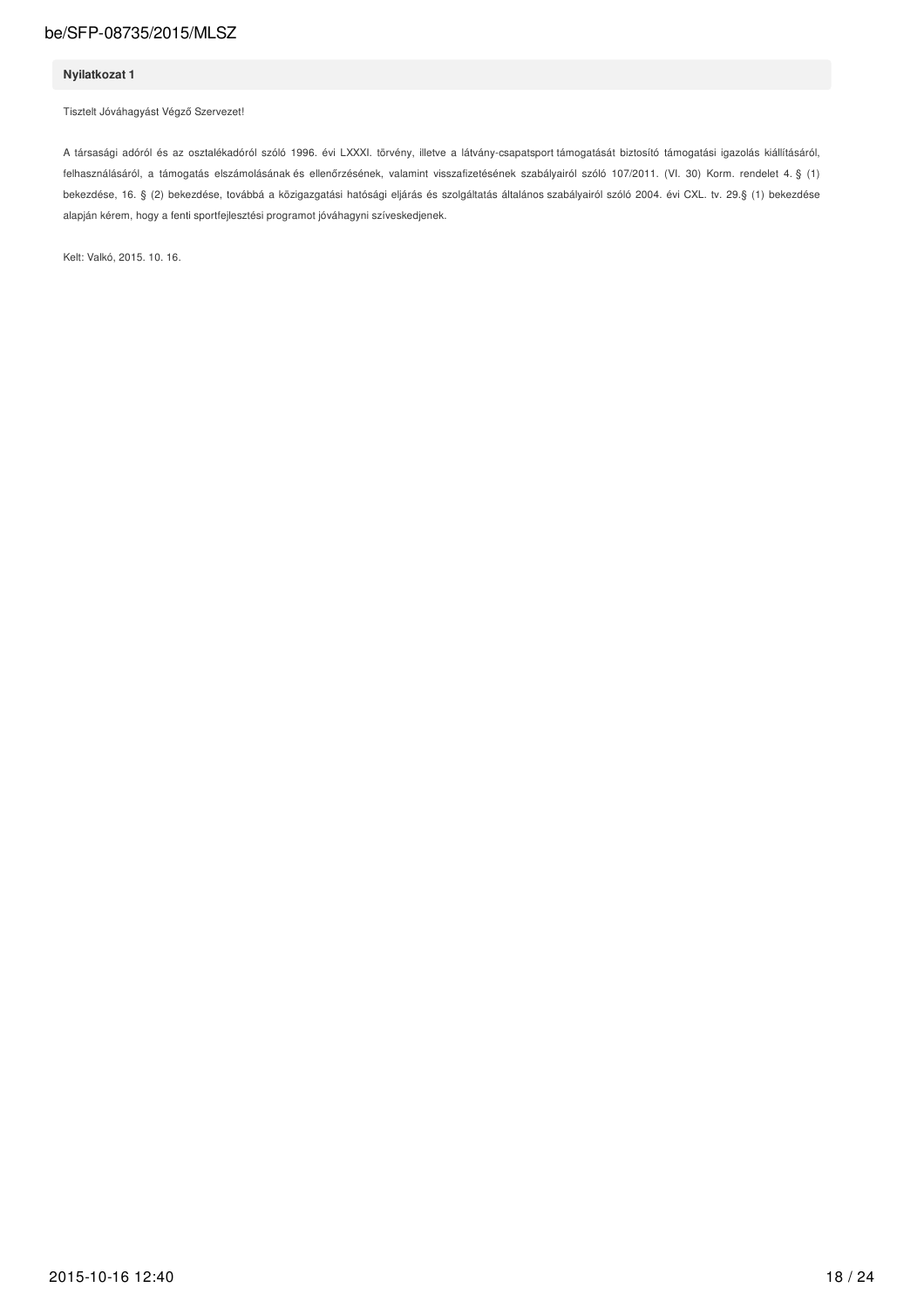#### Nyilatkozat 2

Alulírott Szira József (hivatalos képviselő neve), mint a Kérelmező képviselője.

- 1. kijelentem, hogy a kérelemben foglalt adatok, információk és dokumentumok teljes körűek, valósak és hitelesek:
- 2. tudomásul veszem, hogy a jóváhagyást végző szervezet a sportfejlesztési program jóváhagyása érdekében a Kérelmezőtől további adatokat kérhet;
- 3. kijelentem, hogy a Kérelmezőnek az államháztartás bármely alrendszerével szemben esedékessé vált, és meg nem fizetett köztartozása nincs, vagy arra az illetékes hatóság fizetési könnyítést (részletfizetés, fizetési halasztás) engedélyezett;
- 4. kijelentem, hogy a Kérelmező az államháztartás alrendszereiből juttatott és már lezárt támogatásokkal megfelelő módon elszámolt, a támogatásokra vonatkozó szerződésekben vállalt kötelezettségeit teliesítette:
- kijelentem, hogy a Kérelmező végelszámolási eljárás alatt nem áll, ellene csőd-, felszámolási-, illetve egyéb, a megszűntetésére irányuló, jogszabályban  $5.$ meghatározott eljárás nincs folyamatban, és vállalom, hogy haladéktalanul bejelentem, amennyiben a támogatás időtartama alatt ilyen eljárás indul;
- 6. hozzájárulok ahhoz, hogy a Kérelmező adószámát a jóváhagyást végző szervezet és a Magyar Államkincstár felhasználja a lejárt köztartozások teljesítése, illetőleg az adósság bekövetkezése tényének és összegének megismeréséhez;
- 7. hozzájárulok ahhoz, hogy a Magyar Államkincstár által működtetett monitoring rendszerben nyilvántartott igénylői adataimhoz a jogszabályban meghatározott jogosultak, valamint az Állami Számvevőszék, a Kormányzati Ellenőrzési Hivatal, a Nemzetgazdasági Minisztérium és a csekély összegű támogatások nyilvántartásában érintett szervek hozzáférjenek;
- kijelentem, hogy a Kérelmező megfelel a rendezett munkaügyi kapcsolatoknak az államháztartásról szóló 2011. évi CXCV. törvényben megfogalmazott 8. követelményeinek, és a szervezet - ennek igazolása céljából szükséges - adatait rendelkezésre bocsátom;
- tudomásul veszem, hogy a kérelem adatai nyilvánosságra hozhatók (a Kérelmező neve, a támogatás típusa, célja, valamint a támogatás összege a 9 EMMI, a jóváhagyást végző szervezet, és az ellenőrző szervezet honlapján közzétételre kerül);
- 10. hozzájárulok a Kérelmező adatainak a jóváhagyó szervezet, továbbá az ellenőrző szervezet általi kezeléséhez, valamint vállalom, hogy a személyes adataik kezelésére szóló engedélyt a beadványaimban szereplő természetes személyektől is beszerzem;
- kötelezettséget vállalok arra, hogy a jelen kérelemben közölt bármilyen adatban, tényben, illetve a támogatást befolyásoló körülményben beálló  $11.$ változásról haladéktalanul, de legkésőbb a jogszabályban foglalt határidőn belül írásban értesítem a jóváhagyó-, illetve az ellenőrző szervezetet;
- 12. amennyiben az építési engedélyhez kötött tárgyi eszköz beruházás, felújítás sportcélú ingatlanra irányul, úgy vállalom, hogy
	- a. a beruházás üzembe helyezését követő legalább a jogszabályban meghatározott időszakban az adókedvezmény alapjául szolgáló beruházás révén üzembe helyezett ingatlan sportcélú, elsődlegesen piaci alapon történő hasznosítását (jogszabályban meghatározott kivétellel) fenntartom, valamint benyújtom a sportcélú ingatlan tulajdonosának előzetes írásbeli hozzájárulását arról, hogy erre az időtartamra a Magyar Állam javára az ingatlan-nyilvántartásba az igénybe vett adókedvezmény mértékéig jelzálogjog kerül bejegyzésre, mely bejegyzés költségének ellenértékét megfizetem
	- b. az adott tárgyi eszköz beruházásra vonatkozó, első támogatási igazolás kiállítását követő 4. év végéig a tárgyi eszköz beruházást üzembe helyezem, ellenkező esetben a támogatás és annak jegybanki alapkamattal növelt összegét Magyar Állam részére megfizetem.
	- c. a beruházás üzembe helyezését követő legalább 15 évben az adókedvezmény alapjául szolgáló beruházás révén üzembe helyezett sportcélú ingatlant iskolai és diáksport események, szabadidősport események és más, közösségi célú (különösen: kulturális, turisztikai) események lebonyolítása céljából az adatlapon feltűntetett mértékben ingyenesen vagy kedvezményes áron biztosítom.
	- d. bérelt vagy más jogcímen használt, nem a látvány-csapatsportban működő hivatásos sportszervezet tulajdonában álló ingatlan esetén a sportcélú ingatlant piaci áron bérelem vagy más jogcímen használom,
	- e. a jelenértékén legalább 5 millió forint értékű tárgyi eszköz felújítás esetén a támogatásból megvalósuló felújítást legalább 5 évig az eredeti rendeltetésének megfelelően hasznosítom, valamint benyújtom a sportcélú ingatlan tulajdonosának előzetes írásbeli hozzájárulását arról, hogy erre az időtartamra a Magyar Állam javára az ingatlan-nyilvántartásba az igénybe vett adókedvezmény mértékéig jelzálogjog kerül bejegyzésre
	- jelenértékén legalább 10 millió forint értékű tárgyi eszköz beruházás, felújítás esetén a sportcélú ingatlanfejlesztésre nyílt pályázatot írok ki és a pályázati eljárás eredménye alapján nyertes személlyel kötök szerződést a tárgyi eszköz beruházás, felújítás megvalósítására.
- 13. vállalom, hogy a támogatás felhasználásáról olyan analitikus nyilvántartást vezetek, amely biztosítja a támogatások teljes elkülönítését, és hozzájárul a támogatás rendeltetésszerű felhasználásának jogszabályban meghatározott szervek általi ellenőrzéséhez;
- 14. tudomásul veszem, hogy a támogatás elszámolása során csak bizonylattal dokumentált kiadások számolhatóak el, a támogatás felhasználása során keletkezett bizonylatokkal a látvány-csapatsport támogatását biztosító támogatási igazolás kiállításáról, felhasználásáról, a támogatás elszámolásának és ellenőrzésének, valamint visszafizetésének szabályairól szóló 107/2011. (VI. 30.) Korm. rendeletben foglaltak szerint elszámolok, és megőrzöm a jogszabályok által előírt határidő végéig.
- 15. kijelentem, hogy a sportfejlesztési program pályázati adatlapján feltüntetésre került meglevő, és vállalt utánpótlás korosztályú csapatokat a Kérelmező az MLSZ versenyrendszerében a 2015/16-os bajnoki évadban versenyeztetni fogja. Tudomásul veszem, hogy amennyiben a már meglévő, illetve az önként vállalt utánpótlás korosztályú csapatok az MLSZ versenyrendszerében a 2015/16-o abban az esetben a jóváhagyó szerv a tárgyévre jóváhagyott működési támogatást arányosan csökkenti;
- 16. tudomásul veszem, hogy az elektronikus edzésnaplót a sportfejlesztési program elbírálásáról meghozott döntés időpontjáig a valós adatokkal kitöltöm, valamint az időközben bekövetkező változásokat az elektronikus edzésnaplóban átvezetem, az elektronikus edzésnapló valóságnak megfelelő adatokkal történő aktualizálását az aktuális támogatási évad végéig elvégzem, és folyamatosan fenntartom. A jóváhagyó-, illetve ellenőrző szerv az edzésnaplóban feltüntetett adatokat eljárása folyamán bármikor ellenőrizheti, azokat számon kérheti. Az elektronikus edzésnapló a sportfejlesztési program része
- 17. tudomásul veszem, hogy nem MLSZ nevelésű felnőtt játékos szerepeltetése esetén legfeljebb az MLSZ értékelési elveiben meghatározott támogatási minimumra vagyok jogosult a működési típusú támogatások tekintetében.

Kelt: Valkó, 2015. 10. 16.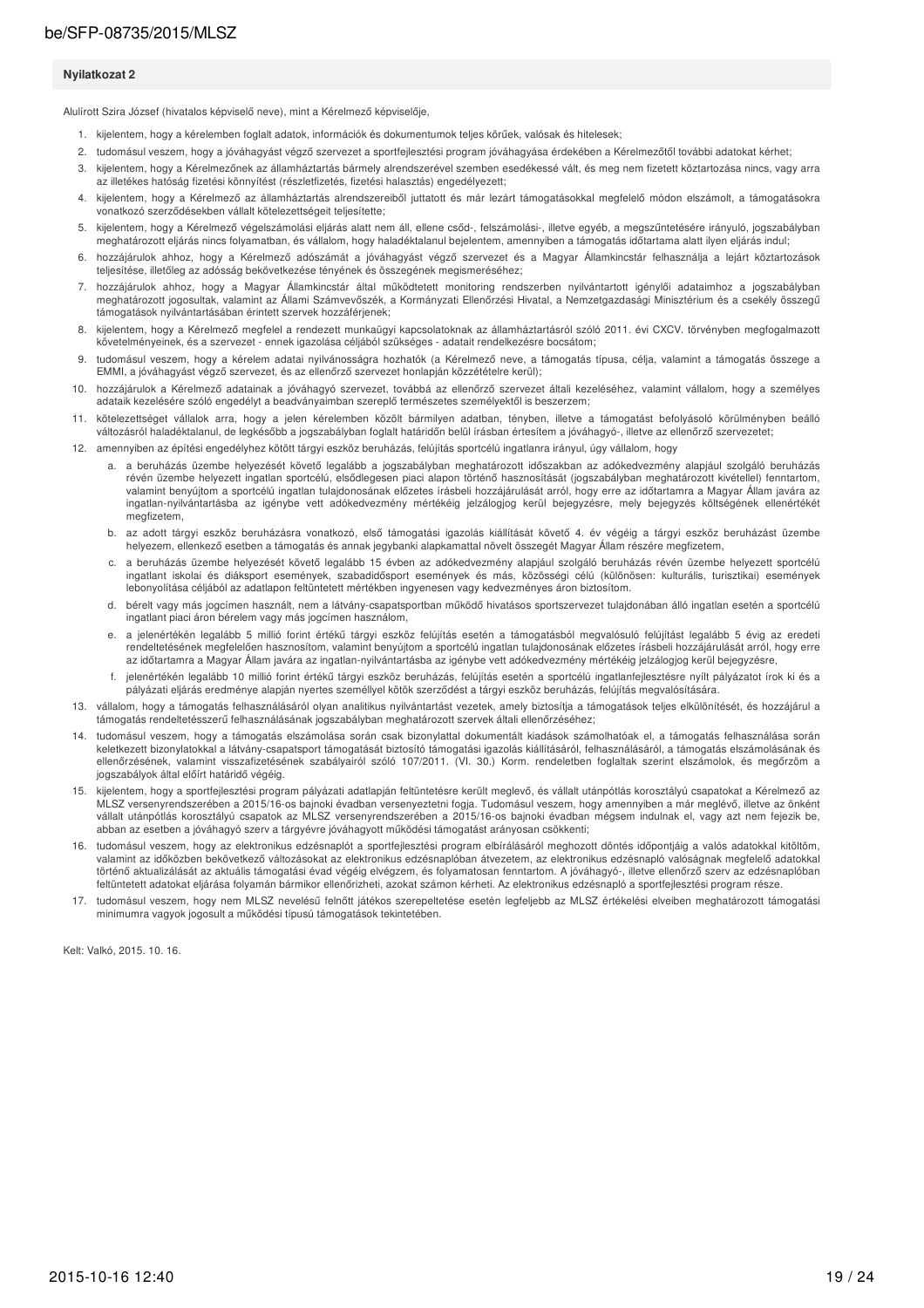## Nyilatkozat a DE MINIMIS támogatások igénybevételéről

Az adószám alapján az Ön sportszervezetének nem kell De Minimis nyilatkozatot kitöltenie!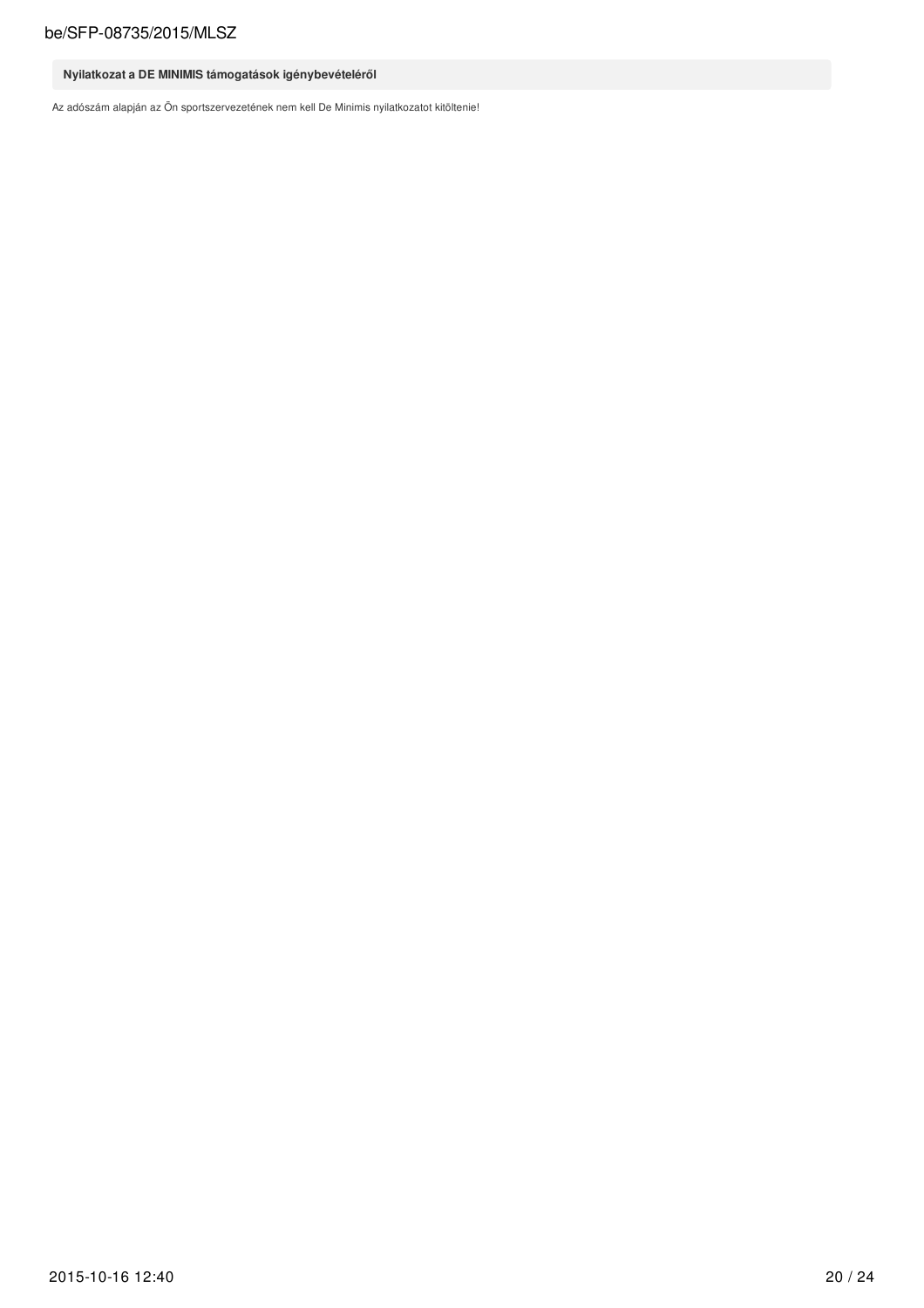#### Mellékletek

Fájlok száma: 1 Utolsó feltöltés: 2015-04-28 19:54:07

Fáilok száma: 1 Utolsó feltöltés: 2015-04-27 15:07:55

Fájlok száma: 1 Utolsó feltöltés: 2015-04-28 19:54:46

Fáilok száma: 2 **Iltolsó feltöltés:** 2015-04-29 19:38:32

Fájlok száma: 0

Fáilok száma: 1 Utolsó feltöltés: 2015-04-29 19:07:13

Fájlok száma: 5 Utolsó feltöltés: 2015-04-29 13:05:59

Fáilok száma: 1 Utolsó feltöltés: 2015-04-29 18:32:36

Fájlok száma: 1 Utolsó feltöltés: 2015-04-29 18:32:54

Fáilok száma: 3 **Utolsó feltöltés:** 2015-04-29 13:03:33

Fájlok száma: 1 Utolsó feltöltés: 2015-04-29 13:04:07

Kelt: Valkó 2015 10 16

Nyilvántartó hatóság igazolása (a kérelmező szervezetet nyilvántartó szervezet (bíróság, vagy közigazgatási szerv) 30 napnál nem régebbi igazolása a szervezet nyilvántartásban szereplő adatairól)

Közjegyzői aláírás-hitelesítéssel ellátott aláírási címpéldány vagy ügyvéd által ellenjegyzett aláírás minta, a támogatott szervezet vezetőjétől (meghatalmazás esetén a támogatási kérelem aláírására és ellenjegyzésére jogosult személyektől is)

Igazolás arról, hogy a pályázó köztartozásmentes adózónak minősül (30 napnál nem régebbi közokirattal igazolja vagy szerepel a köztartozásmentes adózói adatbázisban)

(25 000 Ft) A 39/2011. (VI. 30.) NEFMI rendelet alapján fizetendő Igazgatási szolgáltatási díj befizetését igazoló bizonylat

Egyéb dokumentumok

Bérelt vagy más jogcímen használt, nem a látvány-csapatsportban működő hivatásos sportszervezet tulajdonában álló ingatlan<br>esetén a sportcélú ingatlant piaci áron béreli vagy más jogcímen használja, önkormányzati ingatlan megállapodás alapján használja

Az egyéb engedélyköteles tevékenységek esetén a jogerős hatósági engedélyek, igazolások

A beruházás finanszírozási terve és forrása (egyúttal kérjük, hogy jelölje meg a részelszámolások ellenőrző szervezethez történő benyújtásának tervezett időpontjait is)

Az elkészült létesítmény hasznosítási módja és várható kihasználtsága

Megvalósítani kívánt beruházás, felújítás tekintetében a részletezett költségtervet, amely alapján az anyagok és munkadíjak<br>mennyiségei, mennyiségi egységei és egységárai megállapíthatók, a fajlagos négyzetméterárak meghat

A megvalósítani kívánt projektelemek műszaki tartalmának részletes kifejtése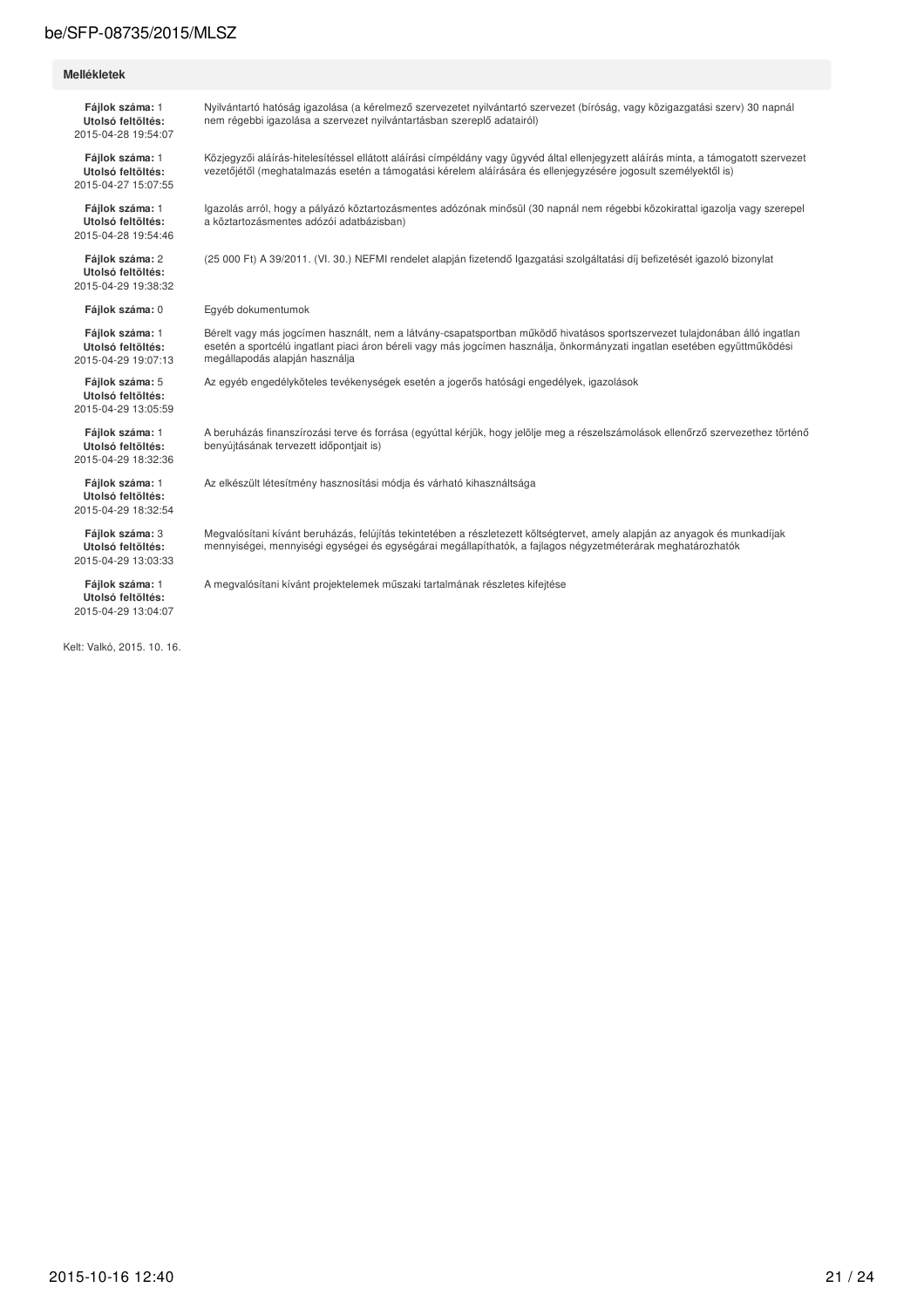| Indikátorok a projekt teljes időtartamára vonatkoztatva                                                                                                               |                  |                                        |                                 |                                       |                              |  |  |
|-----------------------------------------------------------------------------------------------------------------------------------------------------------------------|------------------|----------------------------------------|---------------------------------|---------------------------------------|------------------------------|--|--|
| Javasolt indikátorok a sportfejlesztési program teljes időtartamára vonatkoztatva<br>(Ha valamely indikátor nem értelmezett, kérem töltse fel 0-val az adott mezőket) |                  |                                        |                                 |                                       |                              |  |  |
| Indikátor megnevezése                                                                                                                                                 | Mértékegysé<br>g | Megjegyzés                             | Kiindulási érték<br>(jelenlegi) | Célérték (támogatási<br>időszak vége) | Változás a bázisév<br>%-ában |  |  |
| Output indikátorok                                                                                                                                                    |                  |                                        |                                 |                                       |                              |  |  |
| Teljes szakember állomány                                                                                                                                             | fő               | edzők                                  | 2                               | $\mathbf{2}$                          | 0%                           |  |  |
| Licence-szel rendelkező edzők<br>száma                                                                                                                                | fő               |                                        | $\mathbf 0$                     | $\mathbf 0$                           | 0%                           |  |  |
| Edzőtáborok száma                                                                                                                                                     | db               | $\overline{\phantom{a}}$               | $\mathbf 0$                     | 0                                     | 0%                           |  |  |
| Épített/felújított sportcélú<br>ingatlanok száma                                                                                                                      | db               | versenypálya és<br>edzőpálya felújítás | $\mathbf{1}$                    | 2                                     | 100%                         |  |  |
| Épített/felújított kiszolgáló<br>létesítmény                                                                                                                          | m <sub>2</sub>   | őltöző                                 | $\mathbf{1}$                    | 130                                   | 12900%                       |  |  |
| Egyéb indikátorok:                                                                                                                                                    |                  |                                        |                                 |                                       |                              |  |  |
|                                                                                                                                                                       |                  |                                        |                                 |                                       | 0%                           |  |  |
|                                                                                                                                                                       |                  |                                        |                                 |                                       | 0%                           |  |  |
|                                                                                                                                                                       |                  |                                        |                                 |                                       | 0%                           |  |  |

Javasolt indikátorok a sportfejlesztési program teljes időtartamára vonatkoztatva<br>(Ha valamely indikátor nem értelmezett, kérem töltse fel 0-val az adott mezőket)

| Indikátor<br>megnevezése      | Mértékegysé<br>g | Megjegyzés               | Kiindulási érték<br>(jelenlegi) | Célérték (támogatási időszak<br>vége) | Változás a bázisév %-<br>ában |  |  |
|-------------------------------|------------------|--------------------------|---------------------------------|---------------------------------------|-------------------------------|--|--|
| Eredmény indikátorok          |                  |                          |                                 |                                       |                               |  |  |
| Korosztályos sportolók száma: |                  |                          |                                 |                                       |                               |  |  |
| U19                           | fő               | U21+női<br>csapat        | 16                              | 30                                    | 88%                           |  |  |
| U18                           | fő               | $\sim$                   | $\mathsf 0$                     | $\mathsf 0$                           | $0\%$                         |  |  |
| U17                           | fő               | $\overline{\phantom{a}}$ | $\mathbf 0$                     | $\mathsf 0$                           | $0\%$                         |  |  |
| U16                           | fő               | $\overline{\phantom{a}}$ | $\mathbf{0}$                    | $\mathbf{0}$                          | $0\%$                         |  |  |
| U15                           | fő               | U15 ffi                  | $\overline{1}$                  | 12                                    | 1100%                         |  |  |
| Egyéb indikátorok             |                  |                          |                                 |                                       |                               |  |  |
|                               |                  |                          |                                 |                                       | $0\%$                         |  |  |
|                               |                  |                          |                                 |                                       | $0\%$                         |  |  |
|                               |                  |                          |                                 |                                       | $0\%$                         |  |  |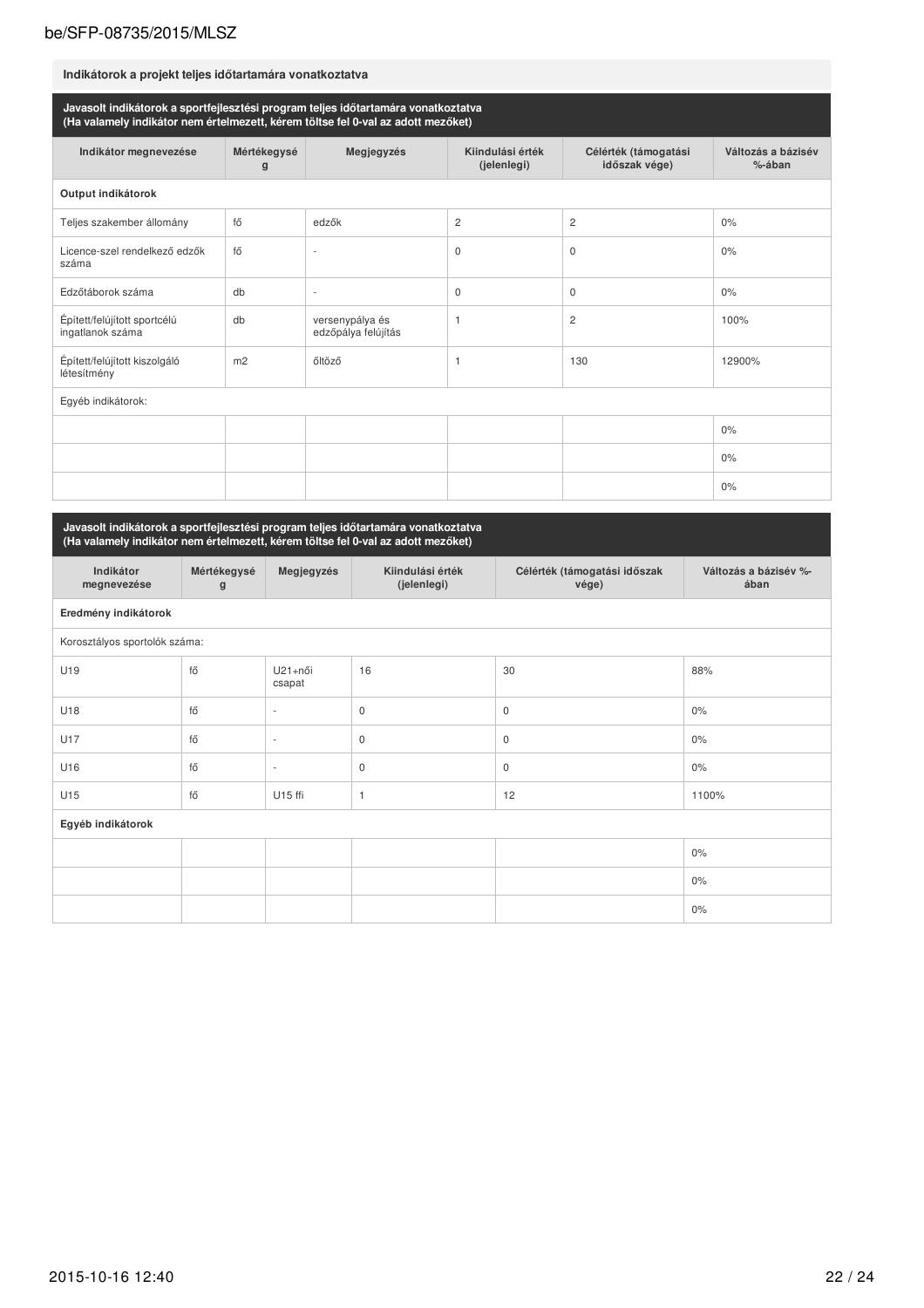#### A projekt költségvetése Projekt költségvetése összesen Közre-Jogcímek Közvetlen Ellenőrző Teljes Önerő Elszámolandó Teljes működői támogatás ráfordítás támogatás szervnek összeg fizetendő díj díj  $0 Ft$  $0 Ft$  $0 Ft$  $0 Ft$  $0 Ft$  $0 Ft$  $0 Ft$ Személyi jellegű 2 597 729 Ft Tárgyi eszköz beruházás 1763 858 Ft 18 184 Ft 36 368 Ft 1818410 Ft 779 319 Ft 2 579 545 Ft - ebből előfinanszírozott  $0 Ft$  $0 Ft$  $0 Ft$  $0 Ft$  $0 Ft$  $0 Ft$  $0 Ft$ (nem ingatlan) - ebből előfinanszírozott 2 597 729 Ft 1763858 Ft 18 184 Ft 36 368 Ft 1818410 Ft 779 319 Ft 2 579 545 Ft (ingatlan) - ebből utófinanszírozott  $0 Ft$  $0 Ft$  $0 Ft$  $0 Ft$  $0 Ft$ 0 Ft  $0 Ft$ Utánpótlás-nevelés 2798 041 Ft 28 846 Ft 57 692 Ft 2884 579 Ft 320 509 Ft 3 176 242 Ft 3 205 088 Ft feladatainak támogatás  $0 Ft$  $0 Ft$ Képzés  $0 Ft$ 0 Ft 0 Ft 0 Ft  $0 Ft$  $0 Ft$ - ebből általános képzés  $0 Ft$  $0 Ft$  $0 Ft$  $0 Ft$  $0 Ft$  $0 Ft$ - ebből szakképzés  $0$  Ft  $0 Ft$  $0 Ft$  $0 Ft$  $0 Ft$  $0$  Ft  $0 Ft$ Összesen 4 561 899 Ft 47 030 Ft 94 060 Ft 4702989 Ft 1 099 828 Ft 5755787Ft 5 802 817 Ft

| Igazgatási szolgáltatási díj |           |            |        |           |  |  |  |
|------------------------------|-----------|------------|--------|-----------|--|--|--|
| Személyi                     | Tárgyi    | Utánpótlás | Képzés | Osszesen  |  |  |  |
| 0 Ft                         | 15 000 Ft | 10 000 Ft  | 0 Ft   | 25 000 Ft |  |  |  |